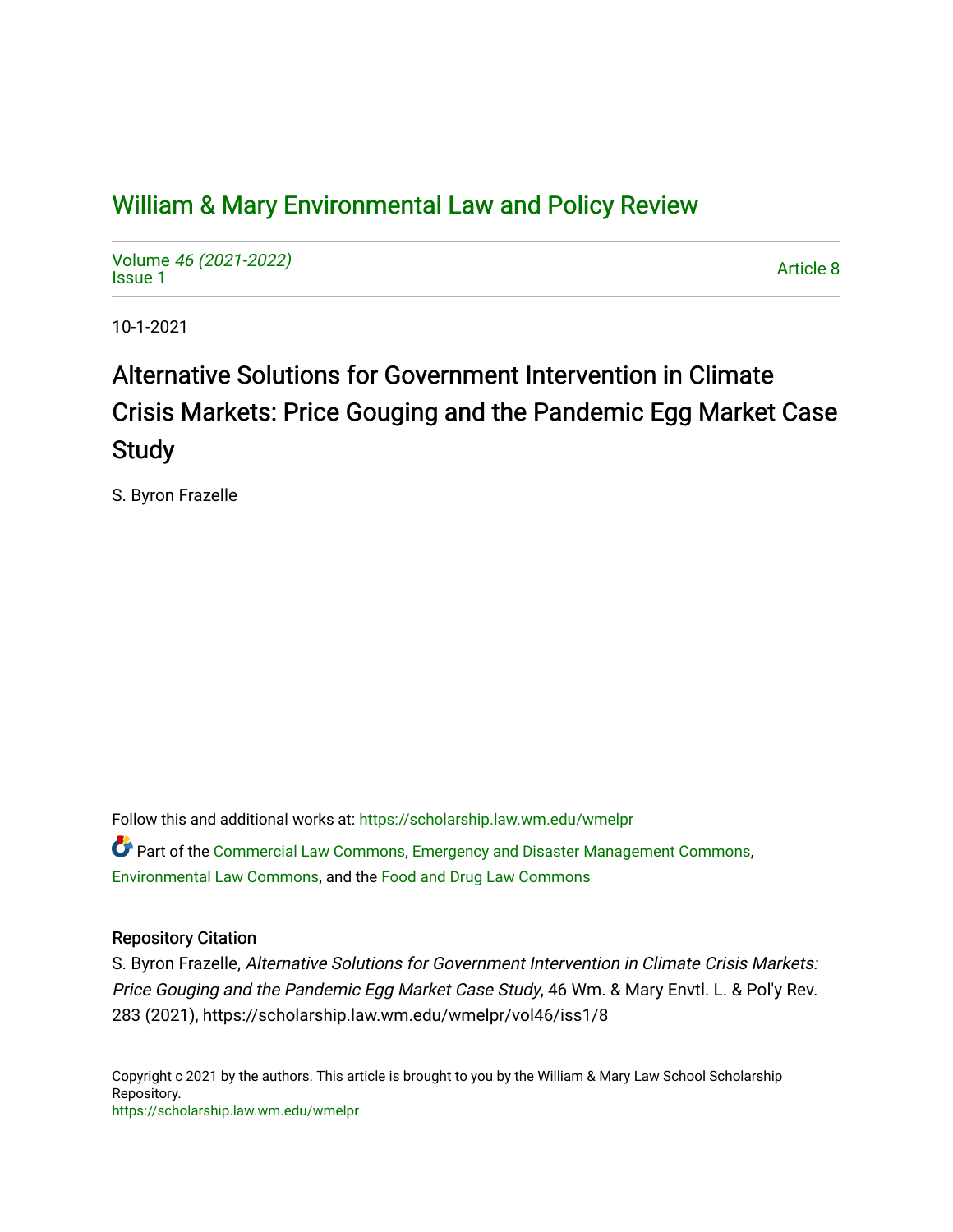# **ALTERNATIVE SOLUTIONS FOR GOVERNMENT INTERVENTION IN CLIMATE CRISIS MARKETS: PRICE GOUGING AND THE PANDEMIC EGG MARKET CASE STUDY**

S. BYRON FRAZELLE\*

*The cost of a thing is the amount of what I will call life which is required to be exchanged for it, immediately or in the long run.*<sup>1</sup>

*The incredible, edible egg.*<sup>2</sup>

# **INTRODUCTION**

Fires in California,<sup>3</sup> hurricanes along the Gulf,<sup>4</sup> a worldwide pandemic—it is evident that the year 2020 was defined by great crises, most of which were direct results of or exacerbated by climate change.<sup>5</sup>

<sup>\*</sup> JD Candidate, William & Mary Law School, 2022; BA Dramatic Art, BA Political Science, University of North Carolina at Chapel Hill, 2016. Professor Eric Kades provided invaluable comments and support during several stages of the writing process. Thanks to Michael Umberger for research support, Professor Stacy Kern-Scheerer for an early discussion on the topic, and the *ELPR* cite checkers for their work on preparing this Note for publication. This Note was written in the middle of the pandemic and during my second year of law school, the loneliest and hardest time of my life, and I would like to also thank my therapist, my friends, and my family—without their support this would not have been possible. <sup>1</sup> HENRY DAVID THOREAU, WALDEN 31 (T. Y. Crowell ed., 1899) (1854).

<sup>2</sup> *The Incredible Edible Egg*, Marketing Slogan, AMERICAN EGG BOARD (1978), https://www .youtube.com/watch?v=wfU2n17O1jE?t=27 [https://perma.cc/B8VM-EUQE].

<sup>3</sup> Dani Anguiano, *California's Wildfire Hell: How 2020 Became the State's Worst Ever Fire Season*, THEGUARDIAN (Dec. 30, 2020, 4:00 PM), https://www.theguardian.com/us-news /2020/dec/30/california-wildfires-north-complex-record [https://perma.cc/9RV6-P8R5].

<sup>4</sup> NOAA, *Record-Breaking Atlantic Hurricane Season Draws to an End* (June 10, 2021), https://www.noaa.gov/media-release/record-breaking-atlantic-hurricane-season-draws-to -end [https://perma.cc/BPU8-JZNH].

<sup>5</sup> *Coronavirus, Climate Change, and the Environment: A Conversation on COVID-19 with Dr. Aaron Bernstein, Director of Harvard Chan C-CHANGE*, CTR. FOR CLIMATE HEALTH, & THE GLOB. ENV'T, HARVARD T. H. CHAN SCHOOL OF PUB. HEALTH, https://www.hsph .harvard.edu/c-change/subtopics/coronavirus-and-climate-change/#:~:text=Many [https:// perma.cc/ANV7-C3JS] (last visited Nov. 3, 2021); Jeff Berardelli, *How Climate Change Is Making Hurricanes More Dangerous*, YALE CLIMATE CONNECTIONS (July 8, 2019),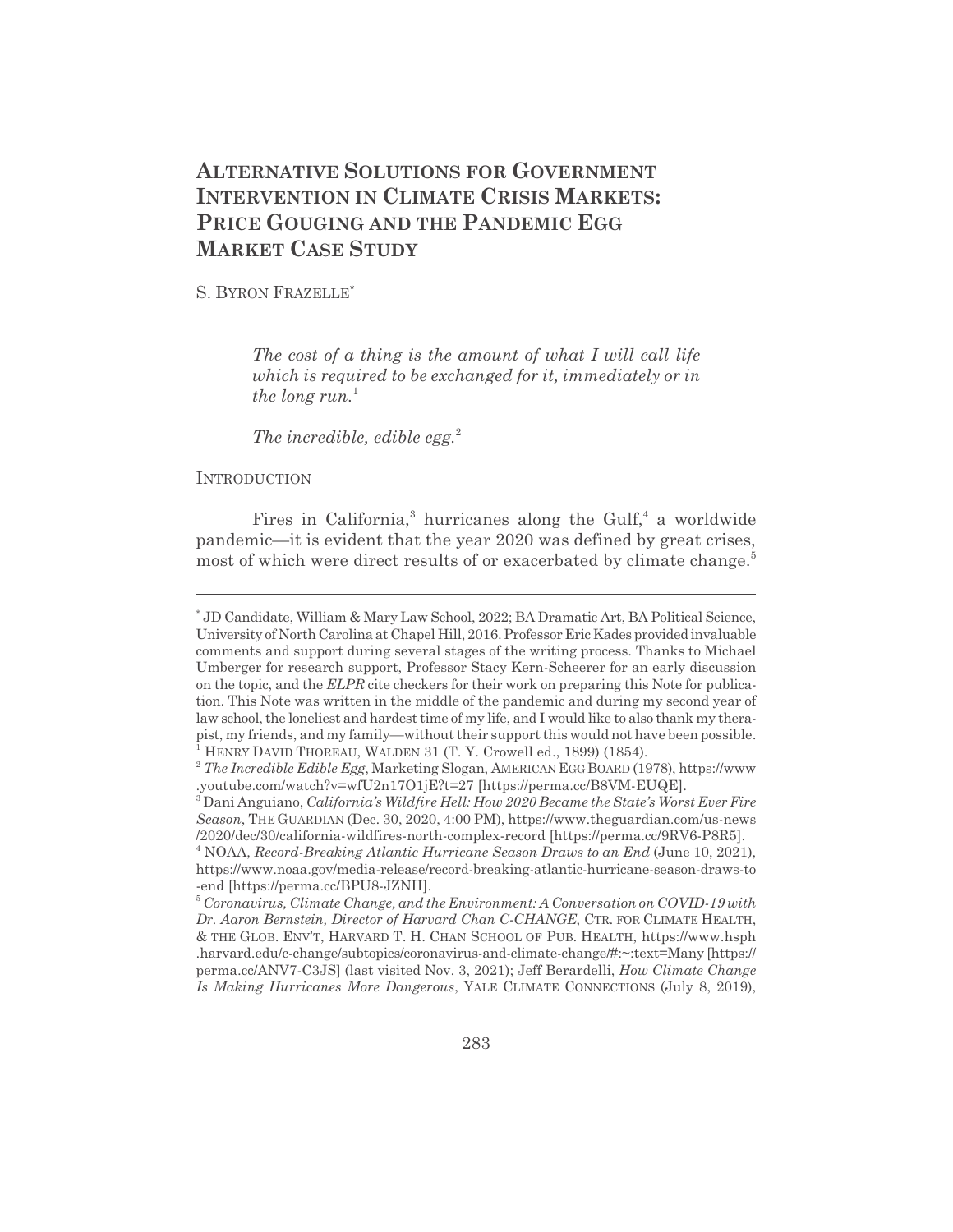The effects of these crises on broader American society, in particular that of the COVID-19 pandemic, are just beginning to be realized.<sup>6</sup> Nearly every aspect of American life has been impacted by the pandemic and by the corresponding responses of state and federal governments.<sup>7</sup>

Rapid price increases are a common thread linking environmental catastrophes of various causes.<sup>8</sup> Environmental catastrophes, like hurricanes, droughts, and pandemics, all can create scarcity, causing prices to rise.<sup>9</sup> Depending on the magnitude, these price increases may be characterized as "price gouging."10 Price gouging as a practice, and crisis price increases more broadly, can take many forms, have varying causes, and are not infrequently the subject of litigation and academic controversy.<sup>11</sup>

The 2020 pandemic-induced price increases were unique in their sheer breadth: commodities from thermometers to toilet paper experienced nationwide price shocks,<sup>12</sup> due to increased demand,<sup>13</sup> challenges

<sup>10</sup> *See, e.g.*, FLA. STAT. § 501.160 (2020).

<sup>13</sup> *See, e.g.*, *id.*

https://yaleclimateconnections.org/2019/07/how-climate-change-is-making-hurricanes -more-dangerous/ [https://perma.cc/FVQ2-WZXD]; Ellen Gray, *Satellite Data Record Shows Climate Change's Impact on Fires*, NASA'S EARTH SCI. NEWS TEAM (Sept. 10, 2019), https:// climate.nasa.gov/news/2912/satellite-data-record-shows-climate-changes-impact-on-fires /#:~:text=Hot%20and%20dry.,speed%20at%20which%20it%20spreads [https://perma.cc /VT52-BEL7].

<sup>6</sup> *See* Maria Nicola et al., *The Socio-Economic Implications of the Coronavirus Pandemic (COVID-19): A Review*, 78 INT'LJ.SURGERY 185, 185 (2020); *Impact of COVID-19 on People's Livelihoods, Their Health and Our Food System, Joint Statement by ILO, FAO, IFAD and WHO*, WORLD HEALTH ORG. (Oct. 13, 2020) [hereinafter WORLD HEALTH ORG], https:// www.who.int/news/item/13-10-2020-impact-of-covid-19-on-people's-livelihoods-their-health -and-our-food-systems [https://perma.cc/2EUV-75FN].

<sup>7</sup> WORLD HEALTH ORG., *supra* note 6; *see* Paul Blake & Divyanshi Wadhwa, *2020 Year in Review: The Impact of COVID-19 in 12 Charts*, WORLDBANKBLOGS (Dec. 14, 2020), https:// blogs.worldbank.org/voices/2020-year-review-impact-covid-19-12-charts [https://perma .cc/4GTU-Z4KL].

<sup>8</sup> Jarrett Greenstein, *The Perfect Storm: Price Gouging and Disaster*, THECURRENT (Dec. 22, 2020), https://thecurrentmsu.com/2020/12/22/the-perfect-storm-price-gouging-and-disas ter/ [https://perma.cc/DYG9-M2SX].

<sup>9</sup> *See* David Rothkopf & Claire Casey, *Impacts of Climate Change, Resource Scarcity and Foreign Policy*, WORLD WILDLIFE MAG. (2014), https://www.worldwildlife.org/magazine /issues/winter-2014/articles/impacts-of-climate-change-resource-scarcity-and-foreign -policy [https://perma.cc/2LGF-63FM].

<sup>11</sup> Greenstein, *supra* note 8.

<sup>12</sup> *See, e.g.*, Reese Dunklin & Justin Pritchard, *\$10 Toilet Paper? Coronavirus Gouging Complaints Surge in US*, PBA (Mar. 19, 2020, 1:22 PM), https://www.pbs.org/newshour /economy/10-toilet-paper-coronavirus-gouging-complaints-surge-in-u-s [https://perma.cc /K22Q-39XB].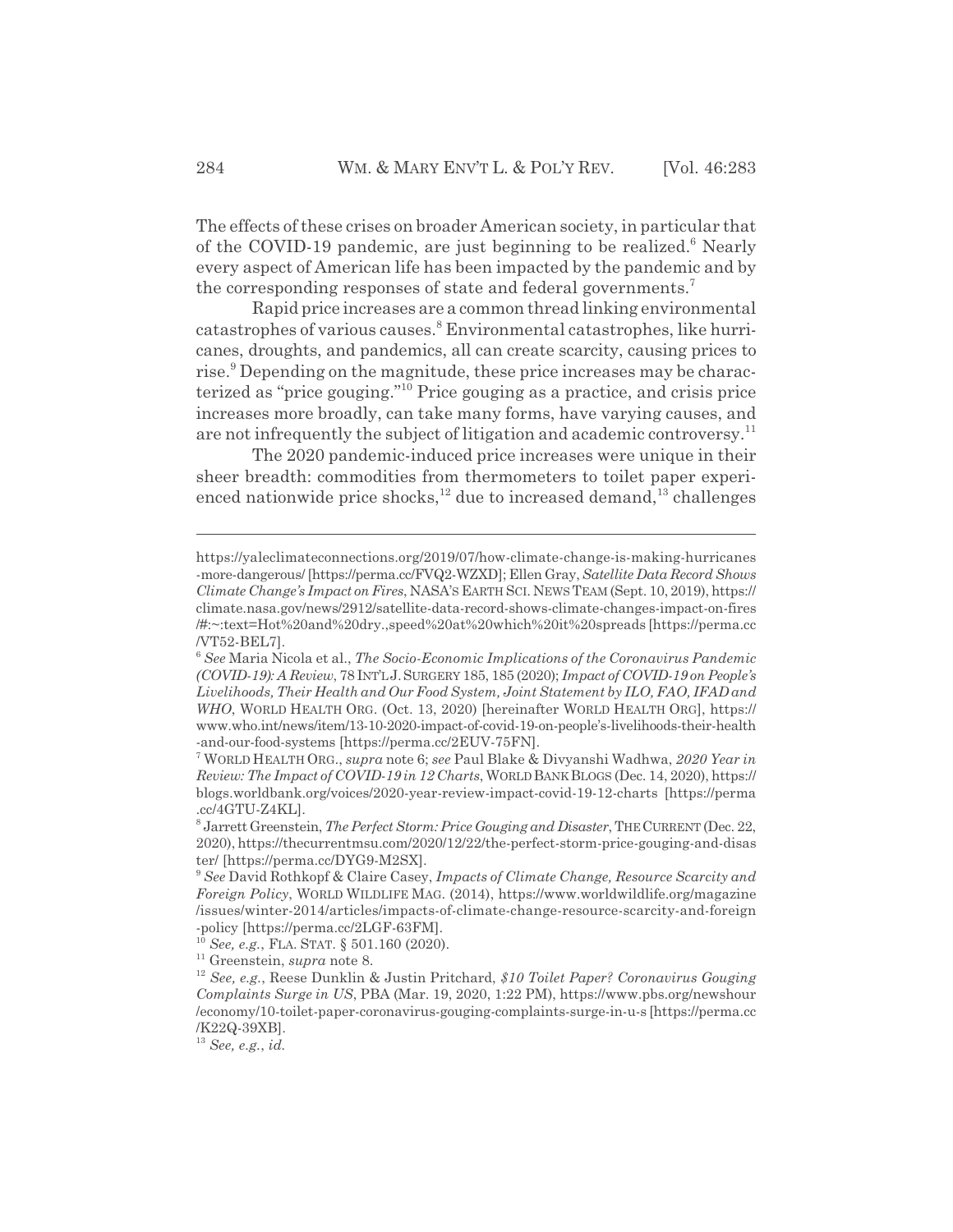to supply chains, $14$  or both.<sup>15</sup> The strain that the pandemic placed on the food supply was particularly unprecedented.16 Animal protein markets experienced never-before-seen challenges to their supply chains, while simultaneously dealing with skyrocketing demand.<sup>17</sup> Of these commodities, the egg market experienced the most dramatic shift in price, with a consumer price index increase of 16.1% in April.<sup>18</sup> The next highest increase was  $4.3\%$ , for the commodity category of meat, poultry, and fish.<sup>19</sup>

These commodity prices eventually leveled out, and by July even egg prices had returned to relative stability.<sup>20</sup> Even so, four state attorneys general brought actions against egg suppliers for price gouging through the spring and summer of  $2020$ .<sup>21</sup> In addition, calls for federal price gouging legislation have been renewed along bipartisan lines, despite overwhelming

<sup>17</sup> *Id.*

<sup>18</sup> *Id.*

<sup>19</sup> *Id.*

<sup>14</sup> *See, e.g.*, Sara Silver, *From the Filings: Supply Chain Lessons from the Pandemic*, J. ACCOUNTANCY (Feb. 18, 2021), https://www.journalofaccountancy.com/news/2021/feb/sup ply-chain-lessons-from-coronavirus-pandemic.html [https://perma.cc/TZH4-TDJN].

<sup>15</sup> *See, e.g.*, Emily Feng & Amy Cheng, *COVID-19 Has Caused a Shortage of Face Masks. But They're Surprisingly Hard to Make*, NPR (Mar. 16, 2020, 2:23 PM), https://www.npr .org/sections/goatsandsoda/2020/03/16/814929294/covid-19-has-caused-a-shortage-of-face -masks-but-theyre-surprisingly-hard-to-mak [https://perma.cc/GWR5-TD3W].

<sup>16</sup> Robert Johansson, *Another Look at Availability and Prices of Food Amid the COVID-19 Pandemic*, U.S. DEP'T OF AGRIC. (July 29, 2021), https://www.usda.gov/media/blog/2020 /05/28/another-look-availability-and-prices-food-amid-covid-19-pandemic [https://perma.cc /3R23-U39A].

<sup>20</sup> *Id.*

 $^\mathrm{21}$  Minnesota v. Forsman Farms, Inc., No. 62-CV-20-2829, at 1–2 (Minn. Dist. Ct. June 5, 2020), *available at* https://pa.courts.state.mn.us/CaseDetail.aspx?CaseID=1628048049 [https://perma.cc/43M6-79GH]; People v. Hillandale Farms, Corp. et al., No. 451650/2020, BLOOMBERG (N.Y. Sup. Ct. Mar. 10, 2021); Texas v. Cal-Maine Foods, Inc., No. 2020254 27-7, BLOOMBERG (Tex. Dist. Ct. Feb. 2, 2021); West Virginia v. Dutt & Wagner, Inc., No. 20-C-68 (W. Va. Dist. Ct. July 14, 2020). The Minnesota court website does not have the documents readily accessible, however, the assurance of discontinuance in the Minnesota case is available online. Assurance of Discontinuance, In the Matter of Forsman Farms, Inc., Case No. 62-CV-20-2829 (Minn. Dist. Ct. June 5, 2020), https://chamberlitigation.org /sites/default/files/ForsmanFarms\_AssuranceOfDiscontinuance%5B1%5D.pdf [https:// perma.cc/E8Y6-GA8C]. West Virginia also does not provide dockets online, however, a copy of the West Virginia petition is available in the docket for the New York case. Exhibit 23, People v. Hillandale Farms, Corp. et al., No. 451650/2020, BLOOMBERG (N.Y. Sup. Ct. Aug. 11, 2020). As of November 2020, discovery in the West Virginia case is ongoing. Patrick Morrisey, *Report to the Governor, Senate President and House of Delegates Speaker*, OFF. ATT'YGEN. 33 (Nov. 1, 2020), https://ago.wv.gov/publicresources/Documents/2020GR.PDF [https://perma.cc/V5ZQ-D7HX].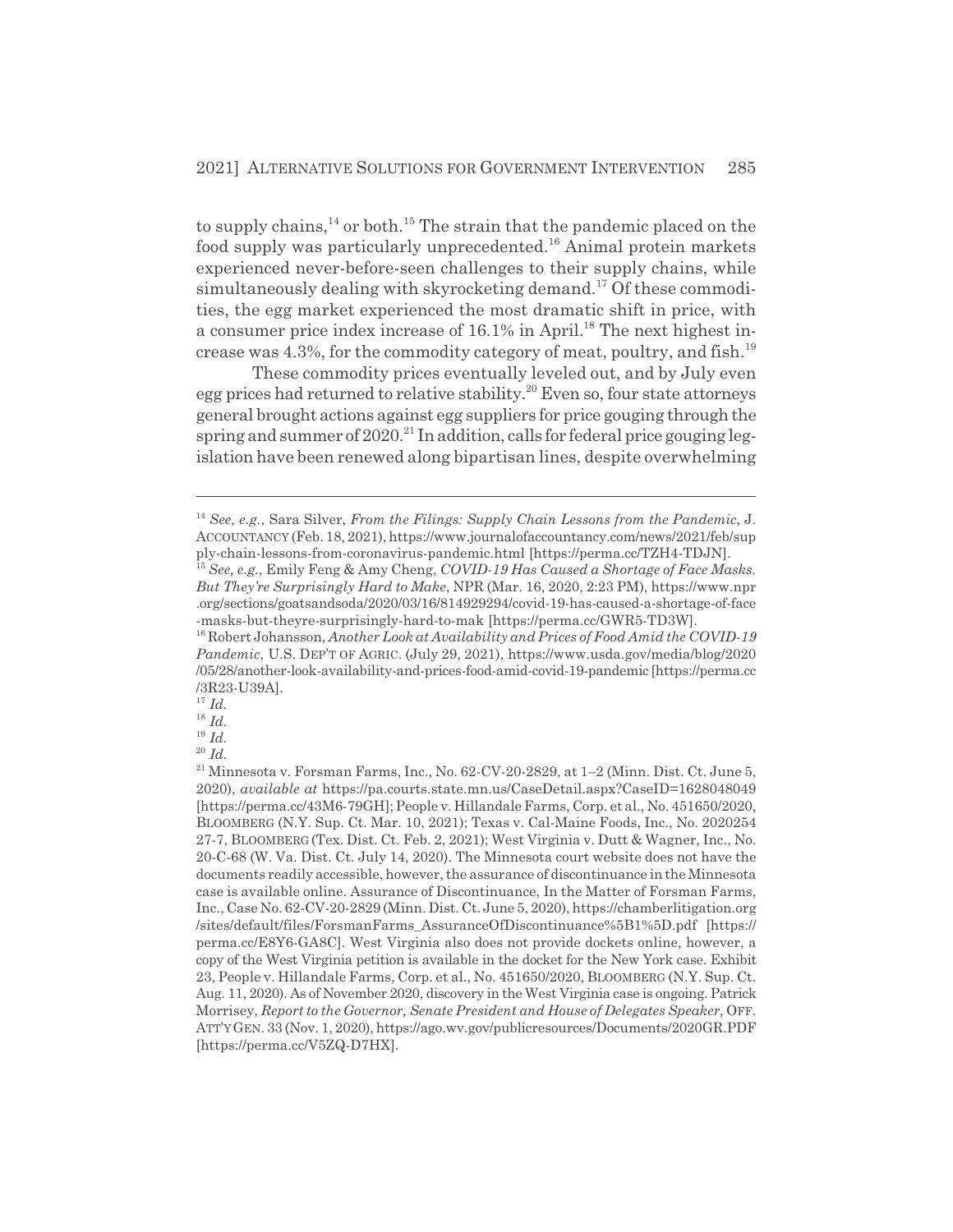distaste among neoclassical economists for the kind of price ceilings these laws create. $22$ 

Traditional economic critiques, however, have largely ignored the broader ethical, political, and moral concerns of politicians and voters that keep restrictions on price gouging popular.<sup>23</sup> These concerns ensure that anti-price gouging laws are an indefinite fixture in American law.<sup>24</sup> Litigation under anti-price gouging laws, however, is not the only option that federal and state governments have to prevent or mitigate crisis price increases.25

This Note uses the egg market as a case study to present four policy alternatives that state and federal governments may consider in addressing crisis price increases, rather than resorting to anti-price gouging litigation. Part I narrows the scope of discussion and defines price gouging, a term that can be emotionally charged.<sup>26</sup> Part II tells the story of the 2020 egg market, which is both an intrinsically valuable case study and a useful model to frame policy alternatives.<sup>27</sup> Part III examines the theoretical underpinnings of price gouging to develop a dichotomous framework with which to evaluate policy alternatives.<sup>28</sup> Part IV presents and analyzes the four policy alternatives using this framework.<sup>29</sup> The goal of this Note is to describe and analyze alternatives to litigation that will better resolve the concerns that anti-price gouging laws attempt to address.

# I. PRICE GOUGING DEFINITION AND SCOPE

"Price gouging" has the potential to be a loaded term, with an amorphous definition.<sup>30</sup> In a sterile way, price gouging may be defined as

<sup>&</sup>lt;sup>22</sup> *See* Price Gouging Prevention Act, S. 3853, 113th Cong. (2020) (introduced by Democratic Senator Elizabeth Warren); Ending Price-Gouging During Emergencies Act, S. 3574, 113th Cong. (2020) (introduced by Republican Senator Thom Tillis). The neoclassical economic critique of anti-price gouging laws is described *infra* Part III.

<sup>23</sup> *See, e.g.*, Adrienne Hill, *Economists Don't Think Price Gouging Is a Problem. But What About Our Social Values?*, MARKETPLACE (Sept. 1, 2017), https://www.marketplace.org/2017 /09/01/why-economists-don't-think-price-gouging-problem/ [https://perma.cc/4S5V-BWMM]. <sup>24</sup> *See id.*; *see also* Heather Morton, *Price Gouging State Statutes*, NAT'L CONFERENCE OF STATE LEGISLATURES (May 17, 2021), https://www.ncsl.org/research/financial-services -and-commerce/price-gouging-state-statutes.aspx#:~:text=Thirty%2Dsix%20states%2C% 20Guam%2C,or%20deceptive%20trade%20practices%20law [https://perma.cc/JA9T-8GDT]. <sup>25</sup> *See infra* Part IV.

<sup>26</sup> *See infra* Part I.

<sup>27</sup> *See infra* Part II.

<sup>28</sup> *See infra* Part III.

<sup>29</sup> *See infra* Part IV.

<sup>30</sup> *See* Matt Zwolinski, *The Ethics of Price Gouging*, 18 BUS. ETHICS Q. 347, 349 (2008).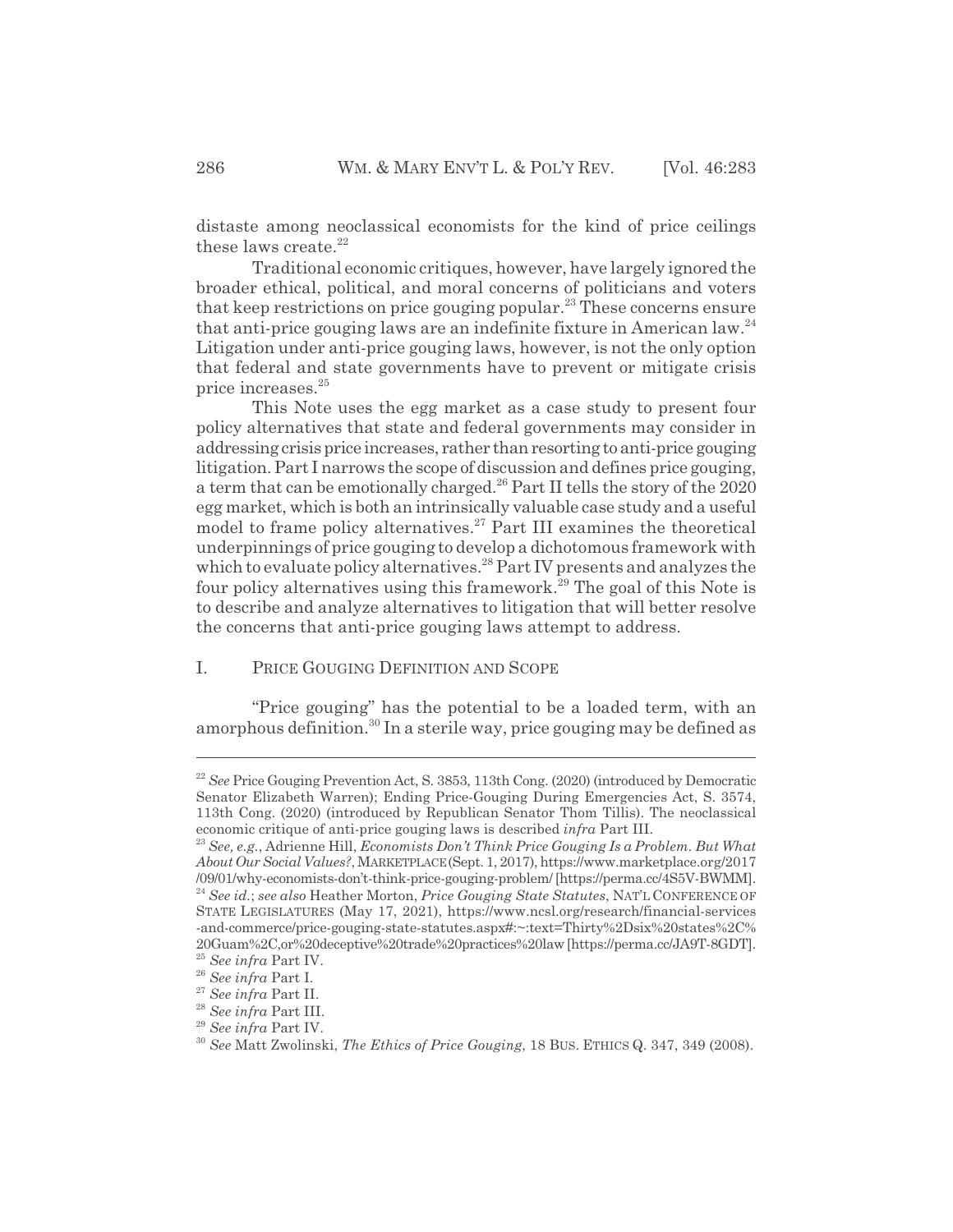the practice of raising prices of necessary commodities during crisis scenarios in a way that is not commensurate with an increase in  $cost<sup>31</sup>$ 

While there is currently no federal anti-price gouging law, the federal government has used price controls before to prevent hoarding of consumer goods during certain crises.<sup>32</sup> One such law is the Defense Production Act ("DPA"), passed in 1950 in response to the Korean War.<sup>33</sup> At least one price gouging lawsuit during the pandemic arose out of the price control provisions in the DPA.<sup>34</sup>

The Georgia lawsuit notwithstanding, most price gouging litigation takes place under state statutes.<sup>35</sup> A majority of states have laws or regulations banning price gouging, though the scope of commodity categories covered varies.<sup>36</sup> Massachusetts, for example, only bans price gouging in the context of petroleum products, and does so through regulation.<sup>37</sup> A more typical statute bans price gouging for a wide array of products that are "necessary" during an emergency, including food, lumber, ice, and petroleum.<sup>38</sup>

Legal standards also vary as to the amount at which a price increase becomes illegal.39 Many states impose a "hard quantitative threshold" that has to be reached in order to create seller liability.<sup>40</sup> For example, during a declared emergency in California, sellers may not be able to raise prices higher than ten percent of the precrisis level.<sup>41</sup> Other states impose a more flexible standard, banning price increases that are "unconscionable."42

<sup>31</sup> *Id.* at 347, 349.

<sup>32</sup> *See, e.g.*, Defense Production Act, 50 U.S.C. §§ 4512–4513.

<sup>33</sup> Defense Production Act, 50 U.S.C. § 4512; *The Defense Production Act of 1950: History, Authorities, and Considerations for Congress*, CONG. RSCH. SERV. (Mar. 2, 2020).

<sup>34</sup> *See* Judgment, U.S. v. Ayimadu, No. 1:20-CR-275-JSA, BLOOMBERG (N.D. Ga. Sept. 3, 2020).

<sup>35</sup> *See, e.g.*, Fraser et al. v. Cal-Maine, No. 3:20-cv-02733, BLOOMBERG (N.D. Cal. Sept. 20, 2020); cases cited *supra* note 21.

<sup>36</sup> For a comprehensive list of anti-price gouging statutes by state, see Morton, *supra* note 24. 37 940 MASS. CODE REGS. § 3.18 (2020).

<sup>38</sup> *See, e.g.*, FLA. STAT. § 501.160 (2020).

<sup>39</sup> *See* Morton, *supra* note 24.

<sup>40</sup> Christopher Buccafusco, Daniel Hemel & Eric Talley, *Price Gouging in a Pandemic*, U. CHI. COASE-SANDOR INST. L. & ECON. RSCH. PAPER NO. 921, CARDOZO LEGAL STUD. RSCH. PAPER NO. 626, 1, 14 (2021).

<sup>41</sup> *Id.*; CAL. PENAL CODE § 396 (2020).

<sup>42</sup> Buccafusco, Hemel & Talley, *supra* note 40, at 14; *see, e.g.*, MICH. COMP. LAWS § 445.903 (2021).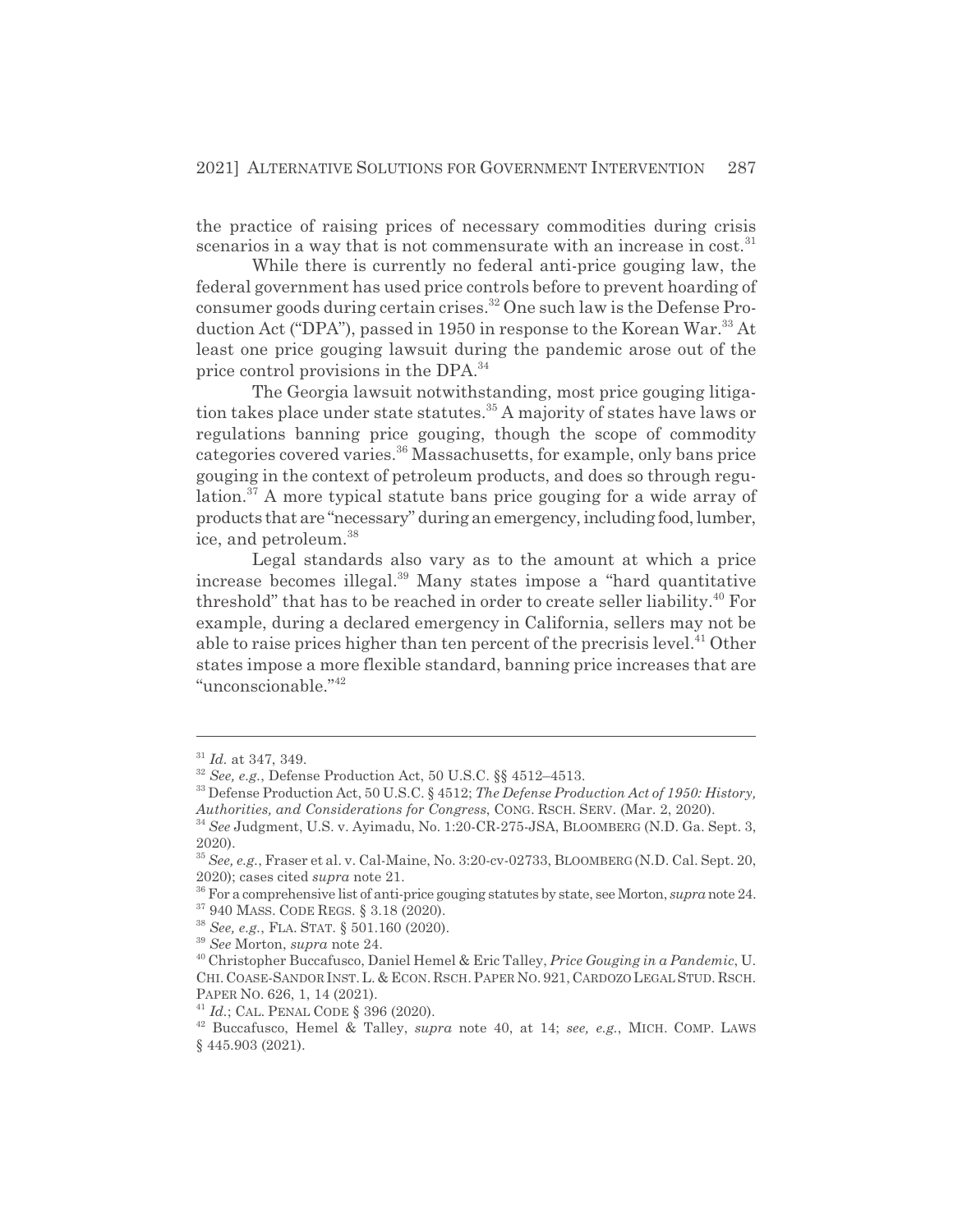Food commodities are typically reached by anti-price gouging laws either explicitly, by statutory prohibitions on price gouging as applied directly to food, or generally by statutory prohibitions on price gouging for broadly termed "necess[ities]."43 Litigation over price gouging in the pandemic egg market, at the time of writing, took place in Texas, Minnesota, New York, and West Virginia.<sup>44</sup> Minnesota, New York, and Texas all apply flexible "unconscionable" standards, while West Virginia applies a cap of ten percent.45 Texas bans price gouging of "fuel, food, medicine, lodging, building materials, construction tools, or [other] necessit[ies]" during an emergency.<sup>46</sup> The Minnesota Executive Order applies to "essential" consumer goods."47 West Virginia lists many different types of goods, "food items" and "essential consumer goods" among them.<sup>48</sup> New York applies anti-price gouging laws to "goods and services vital and necessary for health."49

It is easy to overstate these differences. Each prohibition has the same intended effect, which is the creation of a price control during crisis scenarios.<sup>50</sup> The theoretical implications of these price controls will be discussed in Part III.<sup>51</sup> Here, the definition and effect serve as background for addressing the specific context to which these definitions are applied—the United States egg market.

<sup>43</sup> *Compare, e.g.*, TEX. BUS.&COM. CODE ANN. § 17.46(b)(27) (2021) *with* N.Y. GEN. BUS. LAW § 396-r (2020).

<sup>44</sup> *See generally* Minnesota v. Forsman Farms, Inc., No. 62-CV-20-2829 (Minn. Dist. Ct. June 5, 2020), *available at* https://pa.courts.state.mn.us/CaseDetail.aspx?CaseID=16280 48049 [https://perma.cc/U6QS-RZAY]; People v. Hillandale Farms, Corp. et al., No. 4516 50/2020, BLOOMBERG (N.Y. Sup. Ct. Mar. 10, 2021); Texas v. Cal-Maine Foods, Inc., No. 202025427-7, BLOOMBERG (Tex. Dist. Ct. Feb. 2, 2021); West Virginia v. Dutt & Wagner, Inc., No. 20-C-68 (W. Va. Dist. Ct. July 14, 2020).

<sup>45</sup> Minn. Exec. Order No. 20-10 (Mar. 20, 2020); N.Y. GEN. BUS. LAW § 396-r (2020); TEX. BUS.&COM. CODE ANN. § 17.44 (2021) (noting the subchapter is to be applied to protect consumers from "unconscionable actions"); TEX. BUS.&COM. CODE ANN. § 17.46(b)(27) (2021) (banning price gouging using the still-flexible language of "excessive or exorbitant"); W. VA. CODE ANN. § 46A-6J-1 (2020).

<sup>46</sup> TEX. BUS.&COM. CODE ANN. § 17.46(b)(27) (2021).

<sup>47</sup> Minn. Exec. Order No. 20-10 (Mar. 20, 2020).

<sup>48</sup> W. VA. CODE ANN. § 46A-6J-1 (2020).

<sup>49</sup> N.Y. GEN. BUS. LAW § 396-r (2020).

<sup>50</sup> *See* W. David Montgomery, Robert A. Baron & Mary K. Weisskopf, *Potential Effects of Proposed Price Gouging Legislation on the Cost and Severity of Gasoline Supply Interruptions*, 3 J. COMP. L. & ECON. 357, 374 (2007).

<sup>51</sup> *See infra* Part III.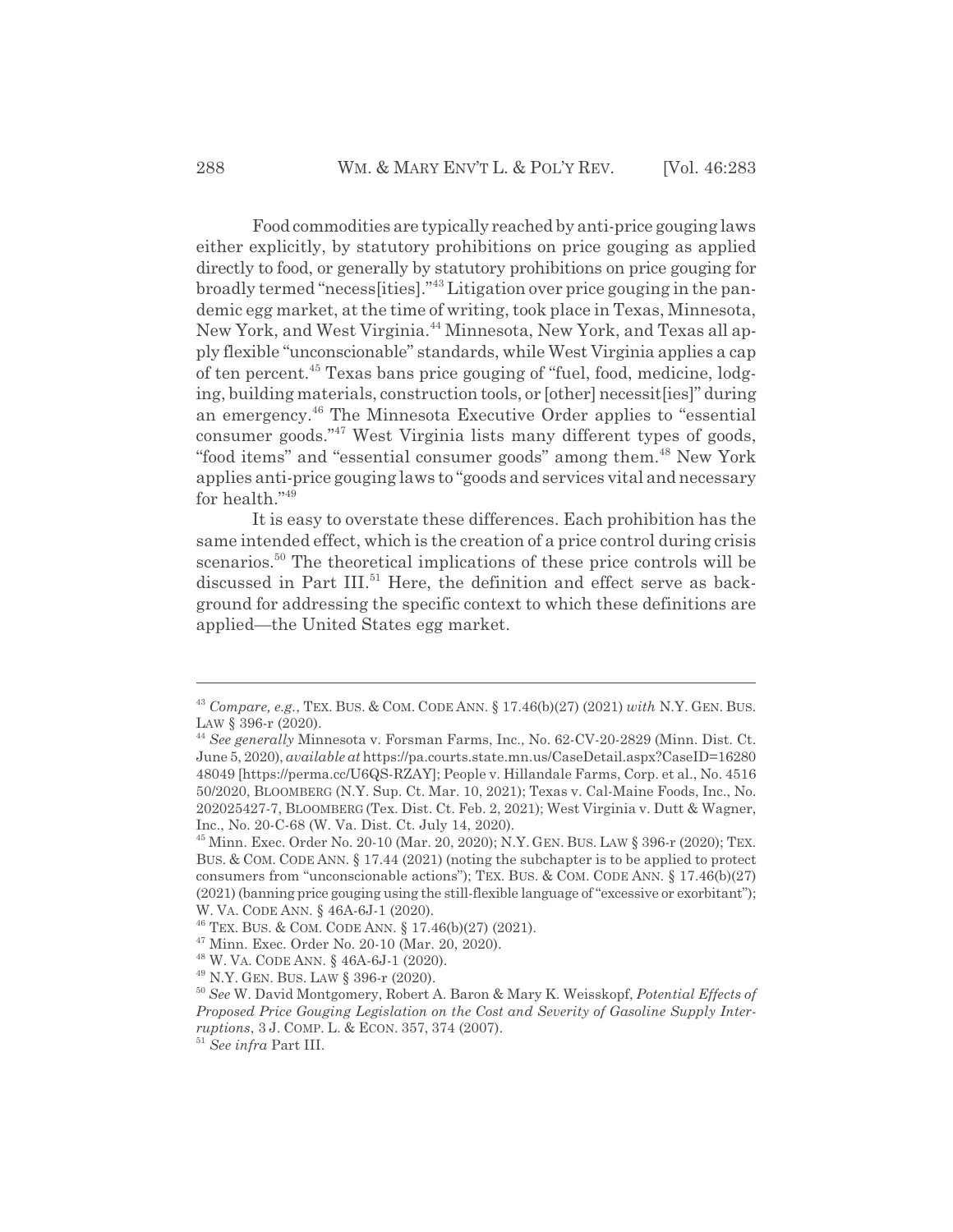## II. THE EGG MARKET CASE STUDY

# *A. Evaluating Price Gouging and the Price Control Mechanism Through the Egg Market*

Policy alternatives to anti-price gouging laws will necessarily be context specific, even as the underlying mechanisms of supply and demand, the effect of price controls, and associated economic theories are broadly applicable.52 Supply chains are not the same across commodity categories or even necessarily across types of crises; neither is demand for a given commodity.<sup>53</sup> The policy alternatives described in Part IV will be useful guides for government action in supply chains and consumer markets across commodity categories, even if tailoring is required to fit the nuances of the specific crisis, commodity market, or supply chain.<sup>54</sup>

There are several reasons why the egg market is a particularly useful case study to examine pandemic price gouging. The first is the availability of information on both supply and demand for eggs in the United States, as well as the availability of historic price and pandemic price information.55 Additionally, multiple state and federal regulatory controls are in place for the egg market, which leaves open multilevel policy alternatives.56 These alternatives will be readily applicable to

 $52$  The same underlying mechanisms of supply and demand apply across different commodity categories. *See* ENCYCLOPEDIA BRITANNICA, SUPPLY AND DEMAND (Encyclopedia Britannica eds. 2019), https://www.britannica.com/summary/supply-and-demand [https:// perma.cc/982Q-56FK].

<sup>&</sup>lt;sup>53</sup> This is true even among food commodities, which faced different kinds of supply challenges during the pandemic. *See* Hallie Casey, *COVID-19 and the US Food Supply Chain: What Happened?*, SUSTAINABLEFOODCTR. (Aug. 12, 2020), https://sustainablefood center.org/latest/blog/covid-19-and-the-us-food-supply-chain-what-happened [https:// perma.cc/3Q2D-Y5NA]. Different supply and demand considerations exist for goods like medicines, for example, in different kinds of disasters. *See* Michael A. Jhung et al., *Chronic Diseases and Disasters: Medication Demands of Hurricane Katrina Evacuees*, 33-3 AM. J. PREVENTATIVE MED. 207, 209 (2007).

<sup>54</sup> *See infra* Part IV.

<sup>55</sup> *See* Mario Ibarburu, *U.S. Egg Cost of Production and Prices*, EGG INDUS. CTR. 3–4 (May 6, 2020); Mario Ibarburu, Richard Gates & Lesa Vold, *EIC preliminary estimation of the impact of COVID-19 on egg prices and producers' revenue*, EGG INDUS. CTR. 3–5 (May 6, 2020).

<sup>&</sup>lt;sup>56</sup> Generally, the USDA and FDA share regulatory oversight over eggs. Gretchen Goetz, *Who Inspects What? A Food Safety Scramble*, FOODSAFETY NEWS (Dec. 16, 2010), https:// www.foodsafetynews.com/2010/12/who-inspects-what-a-food-safety-scramble/ [https:// perma.cc/WP5T-3BBR]. However, states can exert their own regulatory oversight over the industry. Massachusetts, for example, passed animal protection legislation that may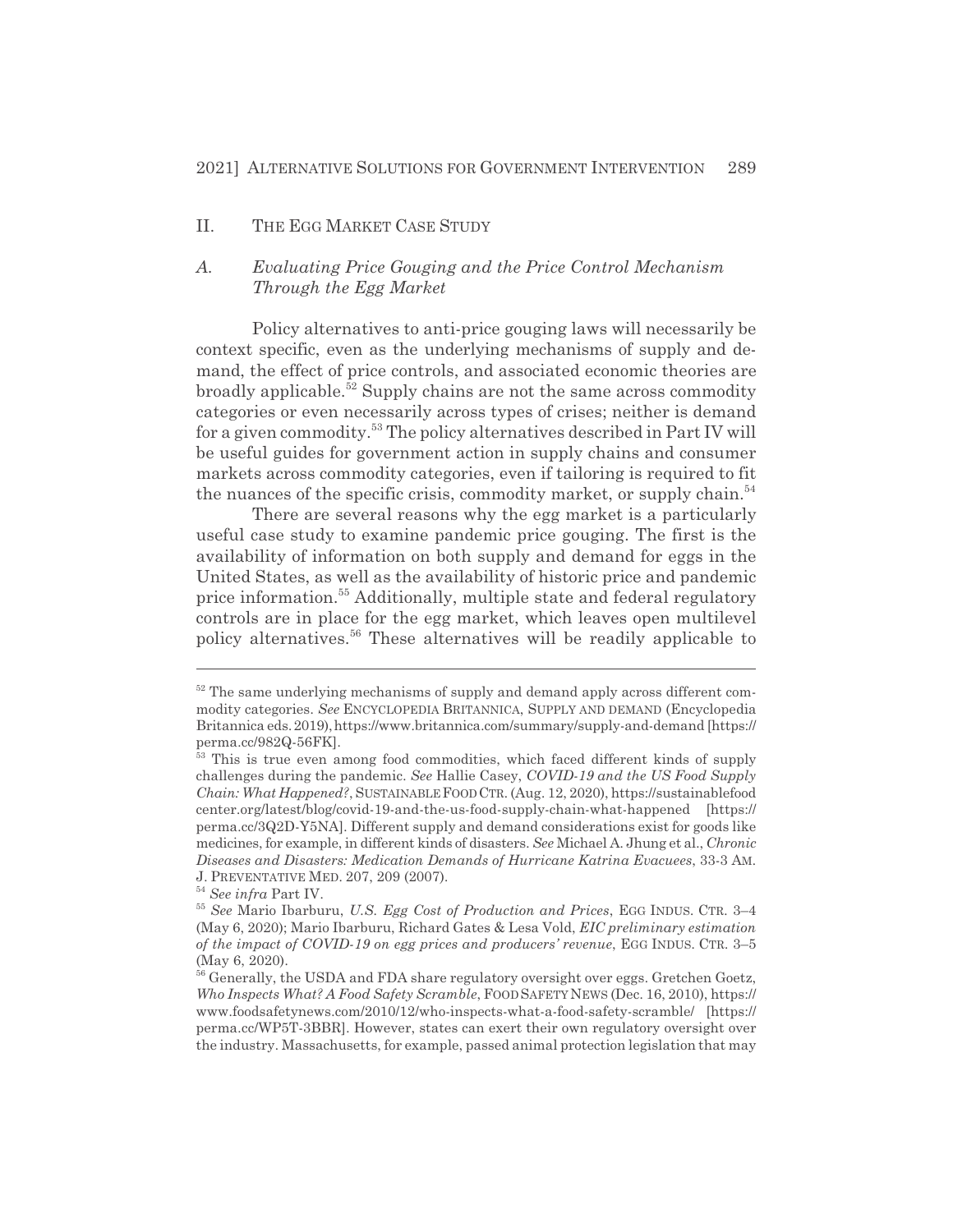other food commodity markets, which have similarly multifaceted regulatory structures.<sup>57</sup>

It is also intrinsically valuable to evaluate the availability of food during a crisis, particularly in light of rising food insecurity in the United States during the pandemic.<sup>58</sup> Eggs are a low-cost protein, both an important part of a healthy diet and a product that is generally accessible across income groups because of their typically low price.<sup>59</sup> Eggs are also an important protein alternative to meat.<sup>60</sup> In sum, eggs are just the type of necessity that many anti-price gouging laws seek to protect. $61$  In looking forward to future crises, questions surrounding the protection of the food supply and availability of products like eggs will be paramount to ensure health and safety for Americans in short- and long-term crises.<sup>62</sup>

# *B. Demand Shock*

Though there is some evidence that COVID-19 had reached the United States as early as December 2019,<sup>63</sup> awareness of the situation

affect egg supplies independent of the pandemic. Jon Chesto, *Egg Industry Warns of Shortage in Mass. Without Legislative Action*, THE BOSTON GLOBE (Mar. 6, 2021, 12:17 AM), https://www.bostonglobe.com/2021/03/06/business/egg-industry-warns-shortage -mass -without-legislative-action/ [https://perma.cc/24PB-W7CJ]. *See also Egg Laws by State*, NAT'L EGG REGUL. OFF.'S, http://nerous.org/state-laws-regulations/egg-laws-by-state/ [https:// perma.cc/LR4R-DB7U].

<sup>57</sup> *See* Goetz, *supra* note 56 (documenting federal food inspection authorities across different food commodities).

<sup>58</sup> Bridget Balch, *54 Million People in America Face Food Insecurity During the Pandemic. It Could Have Dire Consequences for Their Health*,ASS'N OF AM.MED.COLLS.(Oct. 15, 2020), https://www.aamc.org/news-insights/54-million-people-america-face-food-insecurity-dur ing-pandemic-it-could-have-dire-consequences-their [https://perma.cc/R6HM-4JGC]. *See also The Impact of the Coronavirus on Food Insecurity in 2020 & 2021*, FEEDING AMERICA (2021), https://www.feedingamerica.org/sites/default/files/2021-03/National%20Projec tions%20Brief\_3.9.2021\_0.pdf [https://perma.cc/576M-7RJF].

<sup>59</sup> *See* Stacey Vanek Smith & Cardiff Garcia, *Egg Prices: States Cry Foul*, NPR: THE IN-DICATOR FROM PLANETMONEY (Aug. 24, 2020, 5:16 PM), https://www.npr.org/2020/08/24 /905566618/egg-prices-states-cry-foul [https://perma.cc/5B2N-534H].

<sup>60</sup> Ellie Krieger, *Cutting Down on Meat? Be Careful What You Replace It with*, WASH. POST (May 26, 2015), https://www.washingtonpost.com/lifestyle/wellness/cutting-down -on-meat-be-careful-what-you-replace-it-with/2015/05/26/94e77a0e-03b1-11e5-a428-c98 4eb077d4e\_story.html [https://perma.cc/F2CB-FNNA].

<sup>61</sup> *See, e.g.*, N.Y. GEN. BUS. LAW § 396-r (2020); Petition at 1–2, People v. Hillandale Farms, Corp. et al., No. 451650/2020, BLOOMBERG (N.Y. Sup. Ct. Mar. 10, 2021).

<sup>62</sup> *See* Chris J. Macias, *Is the Food Supply Strong Enough to Weather the COVID-19 Pandemic*, UC DAVIS (June 25, 2020), https://www.ucdavis.edu/food/news/is-food-supply -strong-enough-to-weather-covid-19-pandemic/ [https://perma.cc/26GT-LU8W].

<sup>63</sup> Joann G. Elmore et al., *Excess Patient Visits for Cough and Pulmonary Disease at a*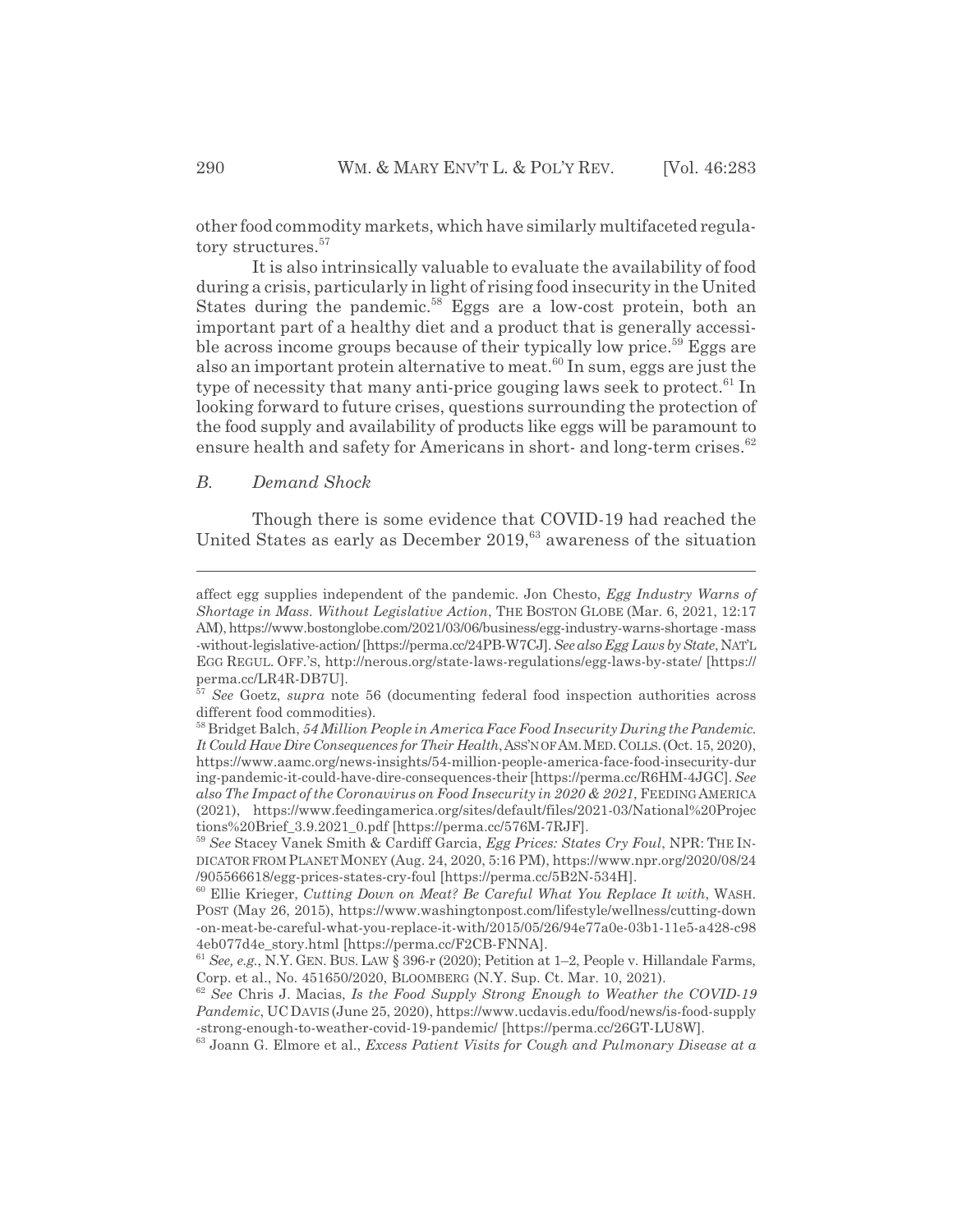and lockdown measures did not begin until March 2020.<sup>64</sup> At this point, demand for essential food items started to rapidly increase.<sup>65</sup> Almost all food commodity categories experienced price increases, with the egg market experiencing the highest change in the retail price index.<sup>66</sup> Consumer panic-buying, coupled with decreased restaurant traffic, led to large increases in demand across food product categories.<sup>67</sup>

At its peak, the warehouse prices of Midwest large white eggs eclipsed recent historic levels, nearing 270 cents per dozen.<sup>68</sup> The Urner Barry benchmark for a dozen conventional eggs in California increased from \$1.55 to \$3.66 by late March.<sup>69</sup> Wholesale customers in New York reported paying four to five times their normal price per carton.<sup>70</sup> By late April, however, as demand cooled, prices returned to approximately precrisis levels.<sup>71</sup> In contrast, the liquid egg market, which consists of eggs liquified and used primarily by the restaurant industry, experienced an all-time low in prices.72 The price for liquid egg bottomed out at almost half of the previous historic low.<sup>73</sup>

*Large US Health System in the Months Prior to the COVID-19 Pandemic: Time-Series Analysis*, 22 J. MED. INTERNET RSCH. 1, 8 (2020).

<sup>64</sup> AJMC Staff, *A Timeline of COVID-19 Developments in 2020*, AM. J. MANAGED CARE (Jan. 1, 2021), https://www.ajmc.com/view/a-timeline-of-covid19-developments-in-2020 [https://perma.cc/YB4Z-4XS5].

<sup>65</sup> Robert Johansson, *Will COVID-19 Threaten Availability and Affordability of Our Food?*, U.S. DEPT. OF AGRIC. (July 29, 2021), https://www.usda.gov/media/blog/2020/04/16/will-co vid-19-threaten-availability-and-affordability-our-food [https://perma.cc/526M-CRBM]. 66 Johansson, *supra* note 16.

<sup>67</sup> *Id.*

<sup>68</sup> *Egg Markets Overview*, U.S. DEPT. OF AGRIC. (Sept. 24, 2021), https://www.ams.usda.gov /sites/default/files/media/Egg%20Markets%20Overview.pdf [https://perma.cc/GP4L-5KFG].

<sup>69</sup> Samantha Masunaga, *Why Are Eggs So Expensive? Blame Coronavirus Demand*, L.A. TIMES (Apr. 8, 2020, 4:43 PM), https://www.latimes.com/business/story/2020-04-08/egg -prices-rising-coronavirus [https://perma.cc/FQV3-SQR9].

 $70$  Press Release, Off. N.Y. Att'y Gen., Attorney General James Sues One of the Nation's Largest Egg Producers for Price Gouging During the Coronavirus Pandemic (Aug. 11, 2020) [hereinafter Off. N.Y. Att'y Gen.], https://ag.ny.gov/press-release/2020/attorney-gen eral-james-sues-one-nations-largest-egg-producers-price-gouging [https://perma.cc/V2KT -NSAY]. This translated to retail prices as well; a retail customer in New York reported paying \$5.49 for a dozen eggs at his usual store. *Id.*

<sup>71</sup> Ibarburu, Gates & Vold, *supra* note 55, at 3 ("As the demand moderated, prices went down at almost the same rate that they rose. During the last week of April, [shell eggs] reached a price level similar to the one before the crisis."). <sup>72</sup> *Id.* at 4.

 $73$  The historic low was 14.4 cents per pound in 2017, while prices reached 8 cents per pound in April 2020. *Id.*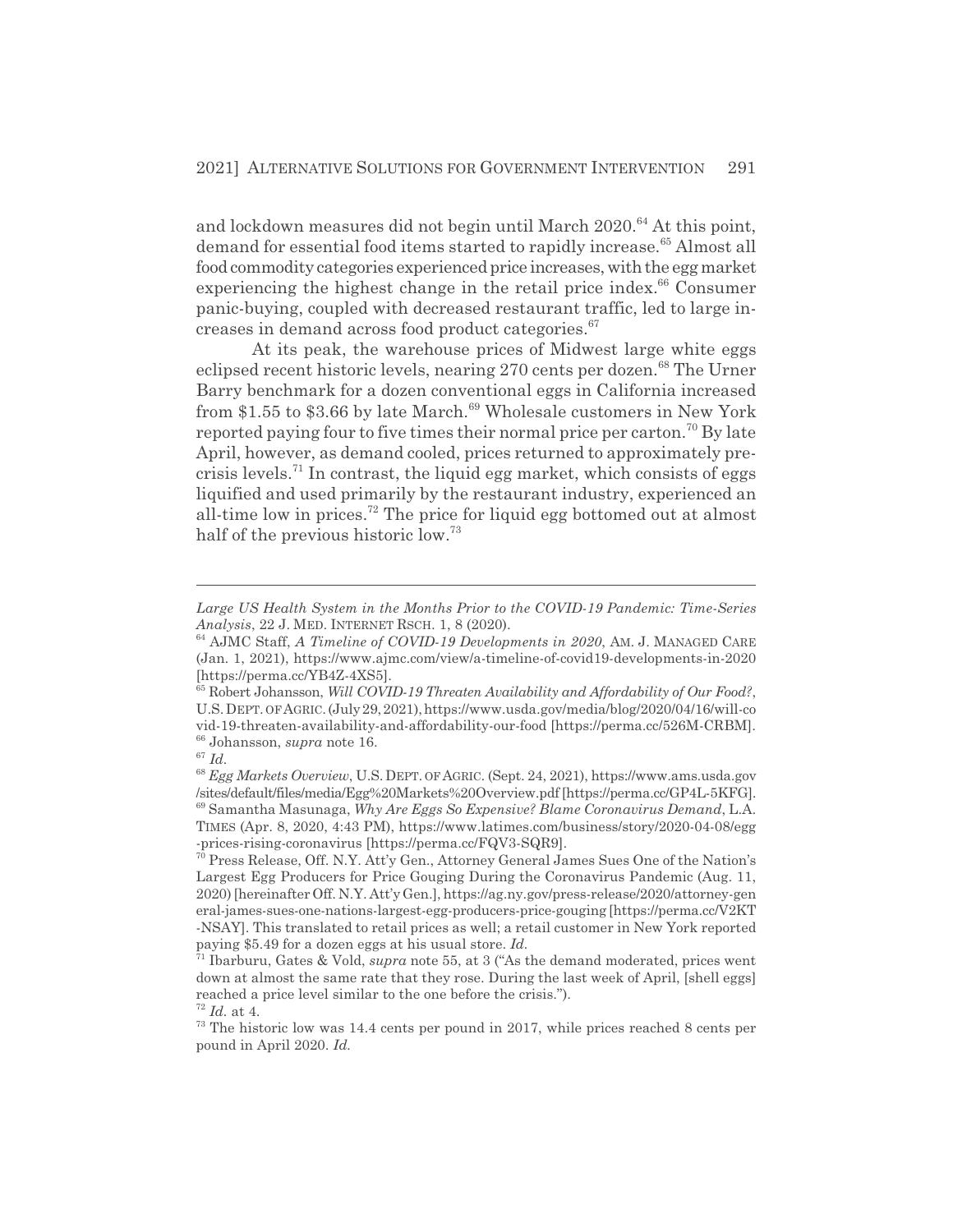The markets for both liquid egg and shell eggs reflect the larger trends in the United States during the first months of the COVID-19 pandemic.74 Decreased restaurant traffic led directly to a large decrease in the amount of liquid egg demanded by the restaurant industry.<sup>75</sup> Meanwhile, the shutdown also meant more people would be cooking at home, leading to increased demand for shell eggs.<sup>76</sup>

The egg market price increases largely seem driven by demand, but this is not immediately evident. Supply chain disruptions were not unheard of, particularly in other animal protein markets due to outbreaks of COVID-19 in processing plants.77 These were prevalent particularly in labor-intensive industries that relied on farm workers.<sup>78</sup> Outbreaks of COVID-19 in processing plants disrupted supply while consumer demand was independently rising as well.<sup>79</sup>

It does not seem, however, that the egg industry experienced a similar shock to its supply chains.<sup>80</sup> In contrast to areas like pork production, egg processing usually occurs at the same production facility.<sup>81</sup> Egg handling and processing is primarily automated, at least when compared to labor-intensive industries like pork production.<sup>82</sup> Disruptions due to labor shortages were not as common. Additionally, cost of production for eggs, primarily a function of feed costs, were at or below normal levels through April  $2020.^{83}$ 

# *C. Attempts at Directly Addressing Egg Market Price Increases*

Despite the fact that the period of high prices was relatively shortlived, two noteworthy attempts at market controls specific to the egg

<sup>74</sup> *Id.*

<sup>75</sup> *See id.*

<sup>76</sup> *Id.*; Vanek Smith & Garcia, *supra* note 59.

<sup>77</sup> Casey, *supra* note 53.

<sup>78</sup> Thomas Reardon & Johan Swinnen, *COVID-19 and Resilience Innovations in Food Supply Chains*, INT'L FOOD POL'Y RSCH. INST. (July 6, 2020), https://www.ifpri.org/blog/covid-19 -and-resilience-innovations-food-supply-chains [https://perma.cc/85WZ-DKCJ] ("Pandemicrelated disruptions in supply chains are concentrated in their labor-intensive segments."). <sup>79</sup> *See* Casey, *supra* note 53. Demand for all food commodities rose—particularly animal

proteins. Johansson, *supra* note 16. <sup>80</sup> *Egg Processing*, U.S.POULTRY&EGGASS'N, https://ffa.app.box.com/v/uspoultryandegg

<sup>[</sup>https://perma.cc/VLS5-H4GM].

<sup>81</sup> *Id.*

<sup>&</sup>lt;sup>82</sup> *Compare id.* ("Egg handling and processing is performed with automated equipment") *with* Casey, *supra* note 53 ("On any given day, up to a thousand employees are in one of these [pork processing] facilities, processing meat for grocery and restaurant sales."). 83 Ibarburu, Gates & Vold, *supra* note 55, at 5.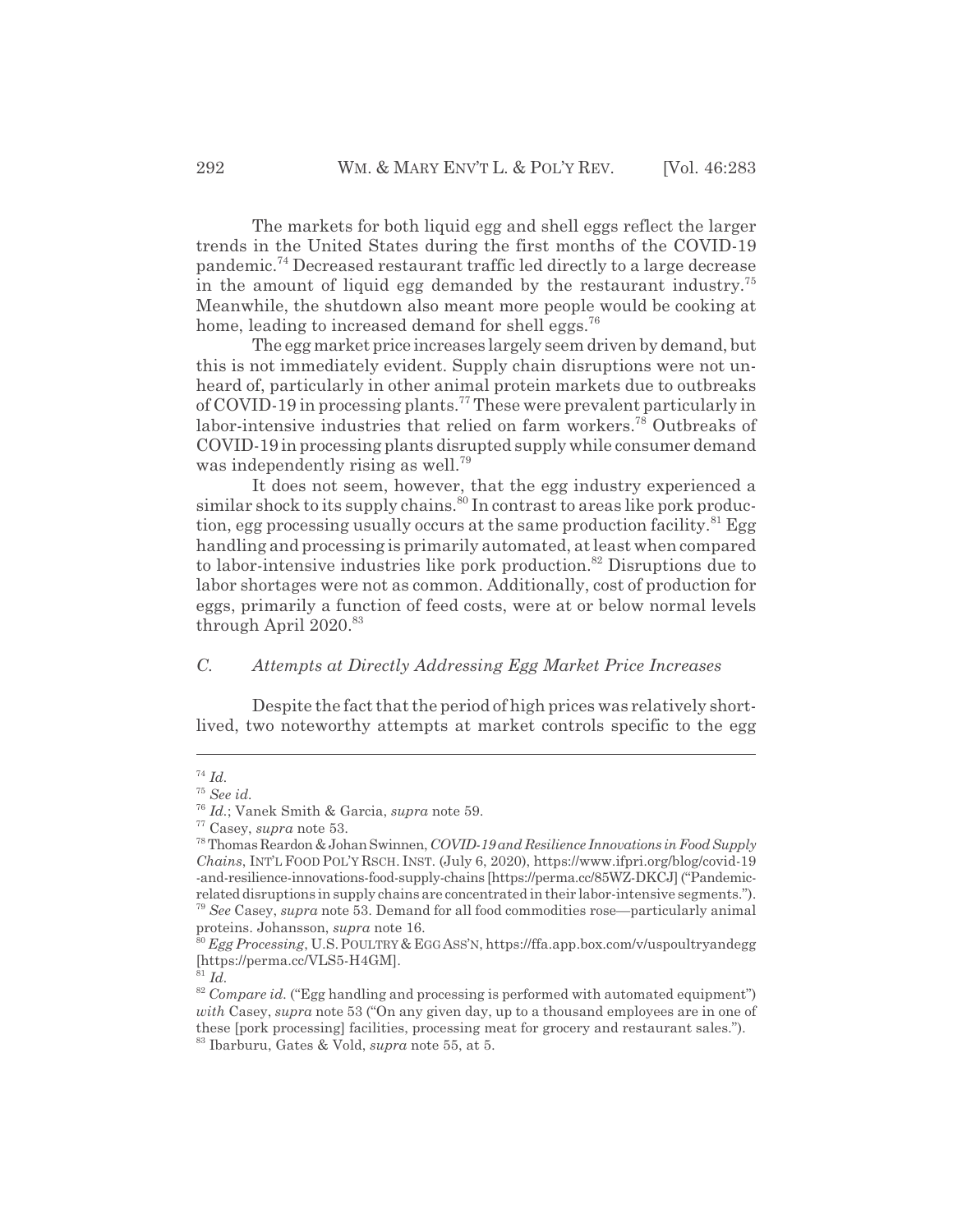market were put into place.<sup>84</sup> These were a modification to the Egg Safety Rule and other rules promulgated by the Food & Drug Administration ("FDA"), $85$  and the price gouging litigation brought by state attorneys general.<sup>86</sup>

# 1. FDA Modification to Egg Safety Rule

The dual issue of decreased demand in the market for liquid egg and skyrocketing demand for shell eggs theoretically presented a clear supply-side solution.<sup>87</sup> Though the Department of Agriculture ("USDA") is responsible for grading eggs and most other regulatory measures for food commodity production, the FDA is responsible for the safety and labeling of shell eggs.<sup>88</sup> The FDA exercises its authority through promulgating regulations, particularly 21 C.F.R. 118, also known as the Egg Safety Rule.<sup>89</sup>

In order to address the scarcity issues caused by increased demand, the FDA promulgated a temporary change to the Egg Safety Rule in early April.<sup>90</sup> This change allowed producers that sent eggs exclusively to processing facilities for "egg products," e.g., liquid egg, to sell their eggs as table eggs.<sup>91</sup> This new policy relaxed some of the safety conditions egg producers must meet before selling their eggs as table eggs.<sup>92</sup> Additionally, in response to decreased restaurant traffic, the FDA promulgated a guidance allowing restaurants to resell their eggs without labels.<sup>93</sup>

Demand for table eggs, however, had leveled off by late April, shortly after the rule took effect.<sup>94</sup> This limited the time frame for the

<sup>&</sup>lt;sup>84</sup> Ron Sterk, *Eggs on Rollercoaster Due to COVID-19*, FOOD BUS. NEWS (Apr. 22, 2020), https://www.foodbusinessnews.net/articles/15875-eggs-on-rollercoaster-due-to-covid-19 [https://perma.cc/DZ55-P3EW].

 $\frac{85}{10}$  Production, Storage, and Transportation of Shell Eggs, 21 C.F.R. §§ 118.1–118.12 (2009). <sup>86</sup> *See, e.g.*, People v. Hillandale Farms, Corp. et al., No. 451650/2020, BLOOMBERG (N.Y. Sup. Ct. Mar. 10, 2021).

<sup>87</sup> *See* Ibarburu, Gates & Vold, *supra* note 55, at 2.

<sup>88</sup> *See* Goetz, *supra* note 56.

<sup>89</sup> Production, Storage, and Transportation of Shell Eggs, 21 C.F.R. §§ 118.1–118.12 (2021).

<sup>90</sup> U.S. FOOD & DRUG ADMIN., FDA-2020-D-1139-0006, TEMPORARY POLICY REGARDING PACKAGING AND LABELING OF SHELL EGGS SOLD BY RETAIL FOOD ESTABLISHMENTS DURING THE COVID-19 PUBLIC HEALTH EMERGENCY (2020) [hereinafter TEMPORARY POLICY RE-GARDINGPACKAGING AND LABELING],https://www.fda.gov/media/136732/download [https:// perma.cc/G8FF-YCZ9].

 $\int_{0}^{\frac{r}{9}}1}$  *Id.* 

<sup>92</sup> *Id.*

<sup>93</sup> TEMPORARY POLICY REGARDING PACKAGING AND LABELING, *supra* note 90.

<sup>94</sup> *See* Ibarburu, Gates & Vold, *supra* note 55, at 3.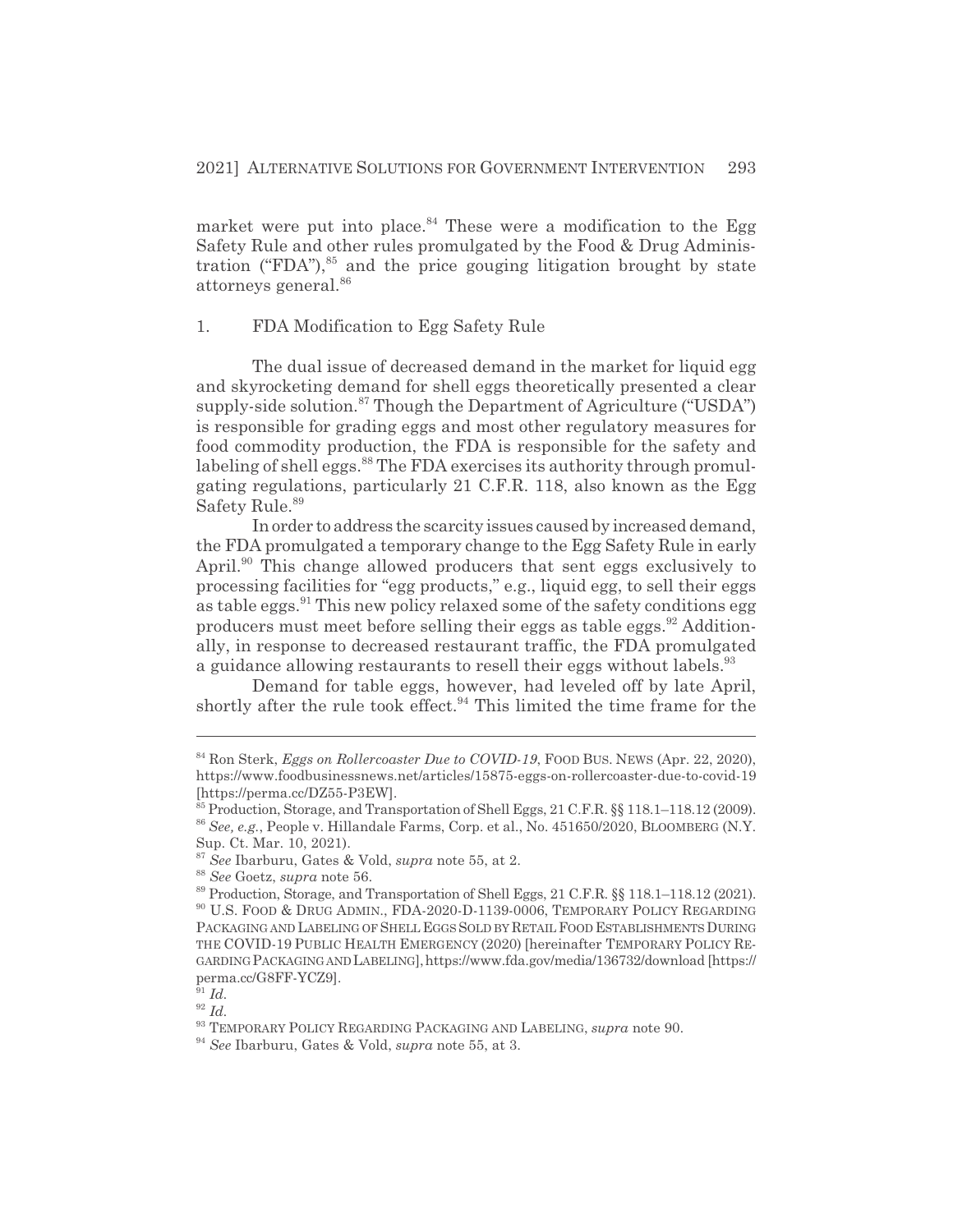efficacy of the policy.<sup>95</sup> Due to the nature of egg facilities, most liquid egg producers could not quickly change production, and did not have the necessary infrastructure to sell their eggs as shell eggs.<sup>96</sup> Similarly, egg producers that typically shipped large flats of eggs to restaurants had issues converting their equipment to the smaller flats necessary for instore shipments.<sup>97</sup> Some liquid egg producers also found that, even if they could get their eggs to market, many retailers would not accept them.<sup>98</sup>

Though the rule change may have had some marginal effect on diverting eggs into the higher-demand channels, it was not an overwhelming success.<sup>99</sup> This demonstrates that the egg supply chain was inelastic in the short term.

# 2. Price Gouging Litigation

Pursuant to their anti-price gouging state statutes or executive orders, four state attorneys general brought actions against egg producers: Texas, West Virginia, Minnesota, and New York.100 At the time of writing, only the Texas and the Minnesota actions have been fully adjudicated,<sup>101</sup> and in opposite directions.<sup>102</sup>

a. Texas

Recall that the Texas price gouging statute applies a flexible "exorbitant or excessive" standard to pricing of necessities broadly and to

<sup>95</sup> *See id.*

<sup>96</sup> *Id.*

<sup>97</sup> *See id.*

<sup>98</sup> *Id.*

<sup>99</sup> *See id.*

<sup>100</sup> *See generally* Minnesota v. Forsman Farms, Inc., No. 62-CV-20-2829 (Minn. Dist. Ct. June 5, 2020), *available at* https://pa.courts.state.mn.us/CaseDetail.aspx?CaseID=162804 8049 [https://perma.cc/U6QS-RZAY]; People v. Hillandale Farms, Corp. et al., No. 451650 /2020, BLOOMBERG (N.Y. Sup. Ct. Mar. 10, 2021); Texas v. Cal-Maine Foods, Inc., No. 202 025427-7, BLOOMBERG(Tex. Dist. Ct. Feb. 2, 2021); West Virginia v. Dutt & Wagner, Inc., No. 20-C-68 (W. Va. Dist. Ct. July 14, 2020).

<sup>&</sup>lt;sup>101</sup> As of March 10, 2021, the New York litigation has been in adjournment since September 2020. *See* People v. Hillandale Farms, Corp. et al., No. 451650/2020, BLOOMBERG (N.Y. Sup. Ct. Mar. 10, 2021). The West Virginia litigation is currently in the discovery phase. *See* Morrisey, *supra* note 21, at 33. West Virginia also filed an additional lawsuit against a different egg distributor in August 2020, which also appears to be ongoing. *See id.*; Brendan Tierney, *Second Lawsuit Filed for Egg Price Gouging*, WHSV (Aug. 11, 2020, 1:45 PM), https://www.whsv.com/2020/08/11/second-lawsuit-filed-for-egg-price-gouging/ [https:// perma.cc/E4X2-72VX].

<sup>102</sup> Minnesota v. Forsman Farms, No. 202025427-7, BLOOMBERG (Tex. Dist. Ct. Apr. 23, 2020).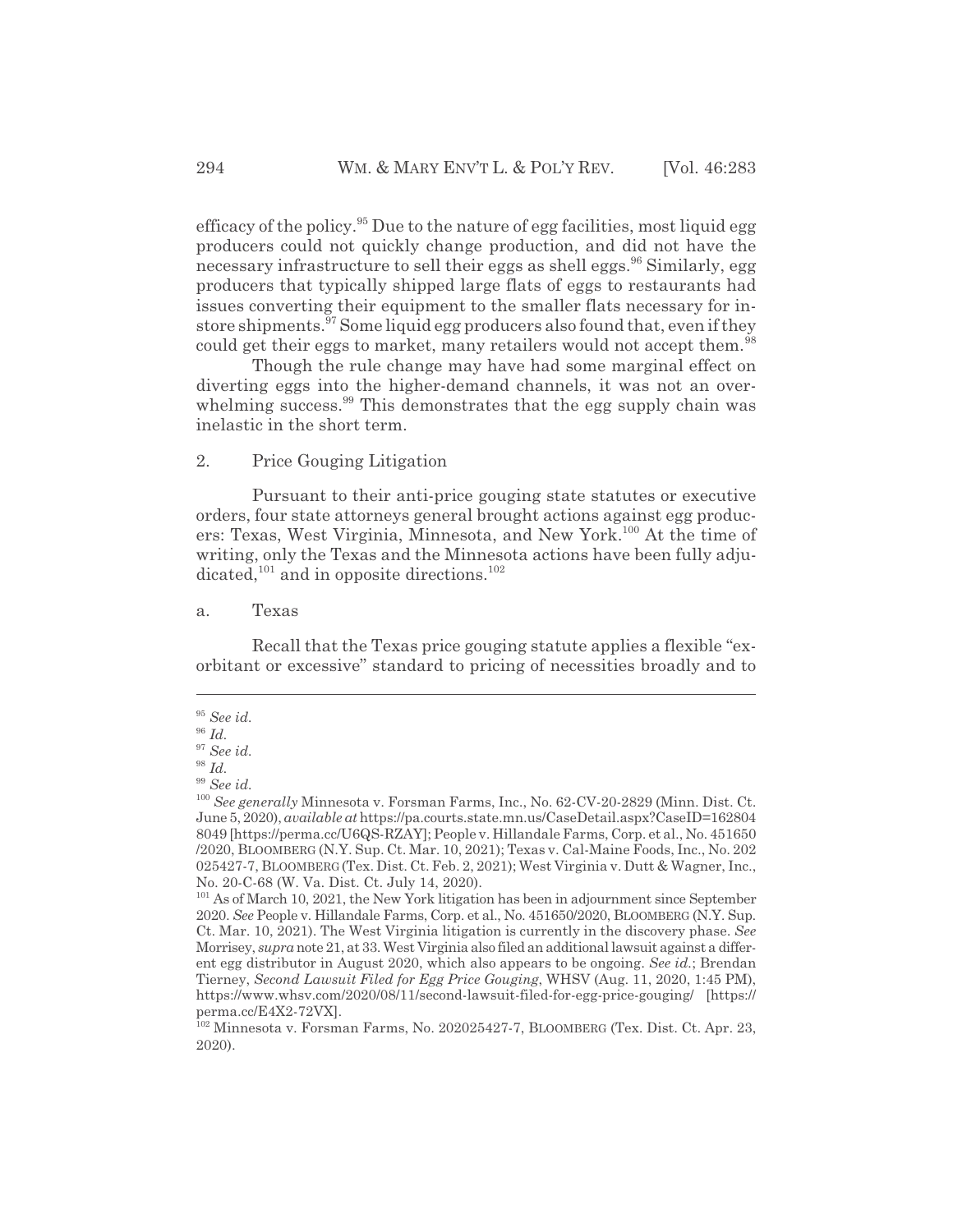several specific categories of commodities, including food.<sup>103</sup> The State of Texas brought the action against Cal-Maine Foods, the largest egg wholesaler in the United States, alleging price increases of up to  $300\%$ <sup>1</sup> Cal-Maine bases its pricing off of the spot market.<sup>105</sup> According to Texas, this did not constitute forces outside of Cal-Maine's control, and Cal-Maine charged high prices to take advantage of the market.<sup>106</sup> Because of this, Cal-Maine was "on track to make windfall profits."107

In response, Cal-Maine raised a number of defenses.<sup>108</sup> Their motion to dismiss was granted, and the case was dismissed with prejudice.<sup>109</sup> The trial court, however, gave no reasoning in its under-100-word order.<sup>110</sup> The state filed an appeal, but the reasons for dismissal are as of yet unclear.<sup>111</sup>

#### b. Minnesota

In contrast, the Minnesota lawsuit was not against a large national company, but a relatively small regional producer.<sup>112</sup> The Minnesota attorney general brought the action pursuant to Emergency Executive Order 20-10, which prohibits the sale of "essential consumer goods" for a price that is "unconscionably excessive."113 Forsman Farms, like Cal-Maine, tied their prices to a third-party market index.<sup>114</sup> This led to a 150% increase in egg prices.<sup>115</sup> The case settled, with interesting provisions.<sup>116</sup>

113 Minn. Exec. Order No. 20-10 (Mar. 20, 2020).

<sup>115</sup> *Id.*

<sup>&</sup>lt;sup>103</sup> TEX. BUS. & COM. CODE ANN. § 17.46(b)(27).

<sup>&</sup>lt;sup>104</sup> Petition at 9–10, Texas v. Cal-Maine Foods, Inc., No. 202025427-7, BLOOMBERG (Tex. Dist. Ct. Apr. 23, 2021).

<sup>105</sup> *Id.*

 $^{106}$   $\emph{Id.}$  at 11–12.

<sup>107</sup> *Id.*

<sup>108</sup> *See* Defendants' Motion to Dismiss at 3, Texas v. Cal-Maine Foods, Inc., No. 202025 427-7, BLOOMBERG (Tex. Dist. Ct. June 26, 2021).

<sup>109</sup> Order at 1, Texas v. Cal-Maine Foods, Inc., No. 202025427-7, BLOOMBERG (Tex. Dist. Ct. Aug. 13, 2021).

<sup>110</sup> *Id.*

<sup>&</sup>lt;sup>111</sup> Notice of Appeal, Texas v. Cal-Maine Foods, Inc., No. 202025427-7, BLOOMBERG (Tex. Dist. Ct. Sept. 11, 2021).

<sup>112</sup> Forsman Farms, the defendant, only acquired around \$24 million in revenue in 2019. Forsman Farms, Inc., KONAEQUITY, https://www.konaequity.com/company/forsman-farms -inc-4019014863/# [https://perma.cc/ZM5K-PLCD]; *see* FORSMAN FARMS, http://www.fors manfarms.com/ [https://perma.cc/4GQE-R9L3].

<sup>114</sup> Press Release, Off. Minn. Att'y Gen., Attorney General Ellison Reaches Price-Gouging Settlement on Egg Prices (Apr. 28, 2020) [hereinafter Off. Minn. Att'y Gen.], https://www .ag.state.mn.us/Office/Communications/2020/04/28\_ForsmanFarms.asp [https://perma.cc /2KY7-SBX5].

<sup>116</sup> *Id.*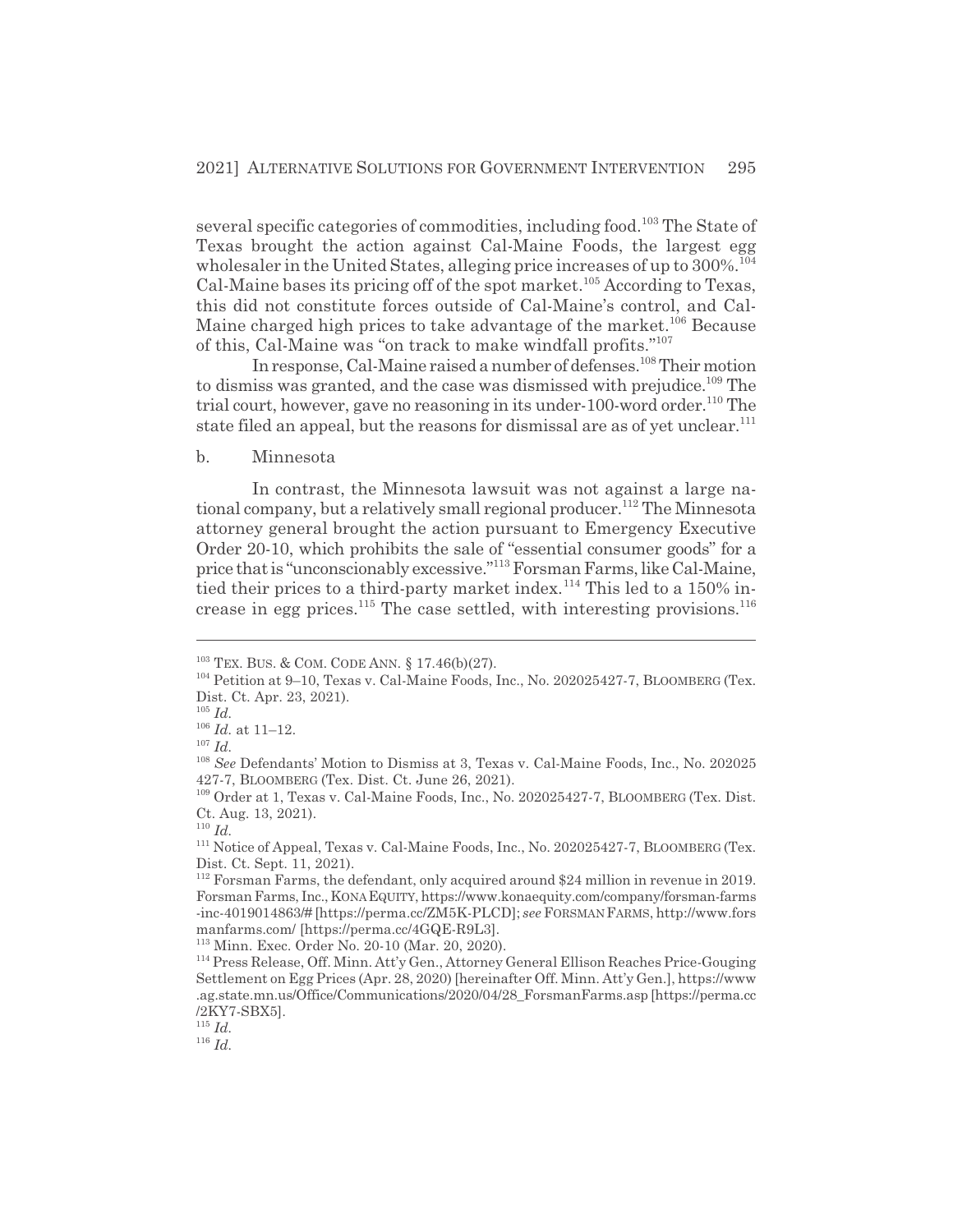Despite the executive order creating an "unconscionable" standard for price gouging, the injunctive relief provides for a 20% pre-pandemic cap in egg price increases for Forsman Farms, subject to a stayed civil penalty of  $$75,000.<sup>117</sup>$  This is the kind of true price ceiling price gouging statutes seek to adopt, and is similar to percentage caps in other statutes.<sup>118</sup>

# III. PRICE GOUGING THEORY AND A FRAMEWORK FOR WEIGHING **ALTERNATIVES**

Why did the events of 2020, in the egg market as well as in other hard-hit commodity markets, spur so much action and call for anti-price gouging measures? Many economists have long critiqued anti-price gouging laws as "stand[ing] in the way of  $\dots$  competitive markets."<sup>119</sup> These critiques, however, have been "about as popular as criticizing Jesus for being a lousy carpenter."<sup>120</sup> The many jurisdictions that have passed price gouging legislation,<sup>121</sup> the multiple bipartisan proposals for federal antiprice gouging laws,<sup>122</sup> and continued enforcement actions by state attorneys general123 demonstrate that neoclassical economists are losing the price gouging debate.

<sup>117</sup> Assurance of Discontinuance at 7, Minnesota Attorney General's Office v. Forsman Farms, Inc., Case No. 62-CV-20-2829 (Minn. Dist. Ct. Apr. 27, 2020), *available at* https:// chamberlitigation.org/sites/default/files/ForsmanFarms\_AssuranceOfDiscontinuance%5B 1%5D.pdf [https://perma.cc/R7WA-LHDR].

<sup>118</sup> *See, e.g.*, CAL. PENAL CODE § 396 (2021).

<sup>119</sup> Hill, *supra* note 23.

<sup>&</sup>lt;sup>120</sup> Dwight R. Lee, *The Two Moralities of Outlawing Price Gouging*, CATO INST.: REGUL. 28, 29 (2014).

<sup>&</sup>lt;sup>121</sup> Thirty-six states, plus Guam, Puerto Rico, the Virgin Islands, and the District of Columbia all have some form of price gouging prohibition in place, either through legislation or regulation. Morton, *supra* note 24. Minnesota and Maryland do not have antiprice gouging statutes but have prohibited the practice during the pandemic by executive order. Buccafusco, Hemel & Talley, *supra* note 40, at 13; Minn. Exec. Order No. 20-10 (Mar. 20, 2020), at 1; Md. Exec. Order No. 20-03-23-03 (Mar. 23, 2020), at 1.

<sup>&</sup>lt;sup>122</sup> Price Gouging Prevention Act, S. 3853, 116th Cong. (2020); Ending Price-Gouging During Emergencies Act, S. 3574, 116th Cong. (2020); Price Gouging Prevention Act, H.R. 6450, 116th Cong. (2020).

<sup>123</sup> This includes the recent enforcement actions in the egg market, *supra* Section II.C.2, however, price gouging actions by state attorneys general have been brought often. *See, e.g.*, Samantha Oller, *Retailers Face Gouging Lawsuits Post-Hurricane*, CSP (Sept. 19, 2017), https://www.cspdailynews.com/fuels/retailers-face-gouging-lawsuits-post-hurricane [https://perma.cc/2PAH-R6KH] (litigation over oil prices in the wake of Hurricane Harvey); Paul Muschick, *Phillipsburg Area Hotel Settles Price Gouging Cases*, THEMORNINGCALL (Nov. 6, 2013), https://www.mcall.com/news/local/mc-xpm-2013-11-06-mc-hurricane-sandy -price-gouging-watchdog-20131106-story.html [https://perma.cc/LC42-EWWQ] (describing litigation over price gouging hotel rooms during Hurricane Sandy).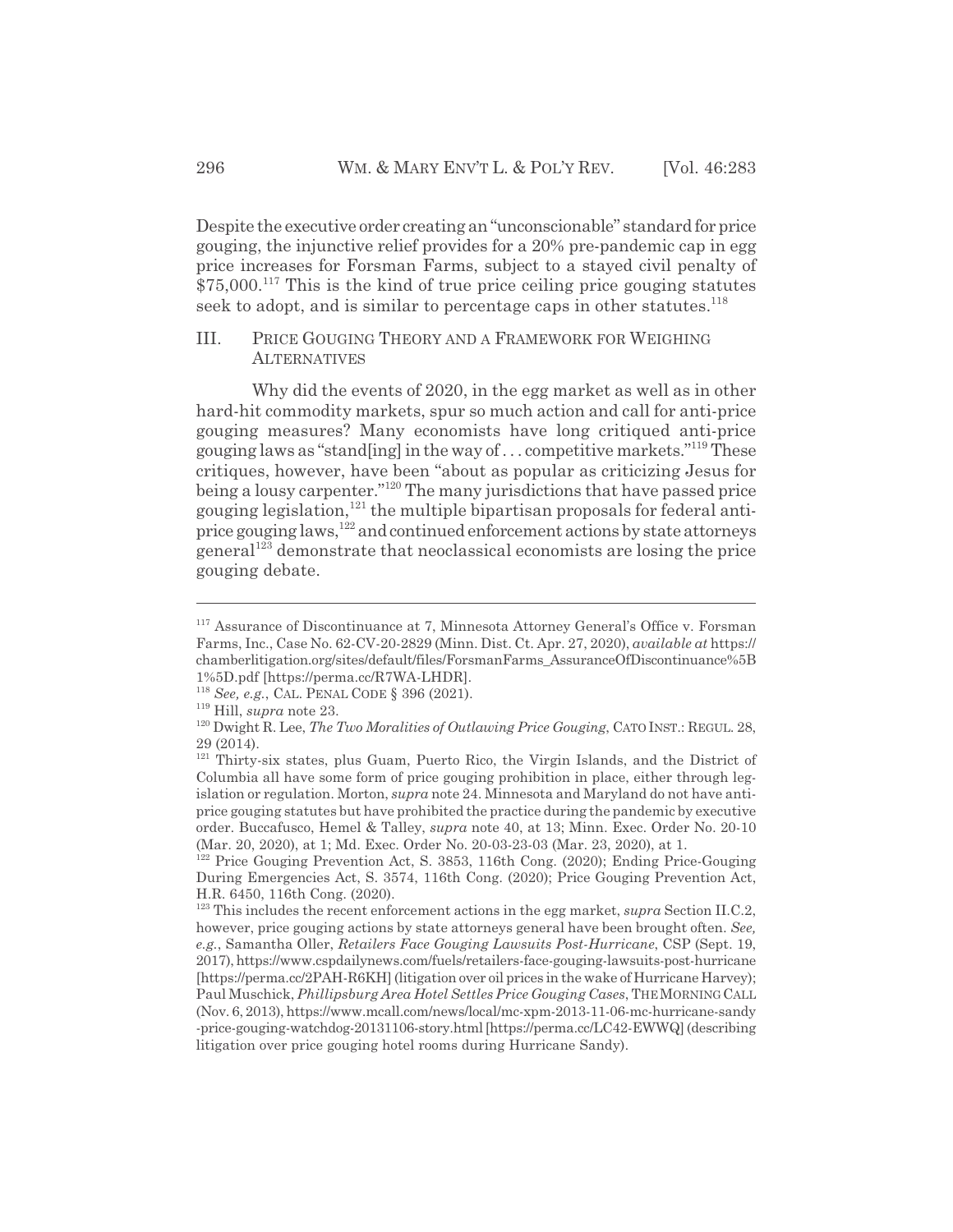It is standard practice for price gouging papers to include sections discussing the theoretical underpinnings of price gouging, and this Section, in part, does the same.<sup>124</sup> However, the primary goal of this Section is to develop a dichotomous framework with which to weigh the distributional effects of alternative policies. As Professor Snyder notes, alternative policy proposals must be weighed against each other in the price gouging context.<sup>125</sup> This framework will assist in a more robust analysis of policy alternatives than presentation alone. The framework analyzes price gouging alternatives through *efficiency* and *equity*, metrics that capture two distinct critiques of anti-price gouging laws.

# *A. Neoclassical Microeconomic Theory and the Efficiency Metric*

Many economists' contempt<sup>126</sup> for anti-price gouging laws is rooted in neoclassical microeconomic theory.127 In a disaster scenario, demand for certain goods increases, $128$  typically including "essentials," like food necessities, and "non-essentials," like generators and gasoline.<sup>129</sup> When demand increases and supply stays the same, price increases.<sup>130</sup> Disasters may also disrupt supply chains, decreasing supply and also causing prices to increase.<sup>131</sup>

Neoclassical economics holds that these kinds of price increases lead to efficient allocation of resources: those that are willing to pay the higher price will be the ones most in need of the commodity, while those without high need will not want to pay the higher price.<sup>132</sup> The high price also

<sup>124</sup> *See, e.g.*, Caitlin E. Ball, Note, *Sticker Shock at the Pump: An Evaluation of the Massachusetts Petroleum Price-Gouging Regulation*, 44 SUFFOLKU.L.REV. 907, 910 (2011); Emily Bae, Note, *Are Anti-Gouging Legislations Effective Against Sellers During Disasters?*, 4 ENTREPRENEURIAL BUS. L. J. 79, 82 (2009).

<sup>125</sup> Jeremy Snyder, *What's the Matter with Price Gouging?*, 19 BUS. ETHICS Q. 275, 284  $(2009)$ .

 $126$  Professor Munger candidly expressed bafflement at the public's response to exorbitant pricing of ice in the wake of a hurricane. Michael Munger, *They Clapped: Can Price-Gouging Laws Prohibit Scarcity?*, THE LIBR. OF ECON.&LIBERTY (Jan. 8, 2007), https://www .econlib.org/library/Columns/y2007/Mungergouging.html [https://perma.cc/9GYJ-NA34]. 127 Buccafusco, Hemel & Talley, *supra* note 40, at 5.

<sup>128</sup> Snyder, *supra* note 125, at 275.

<sup>129</sup> *See id.* at 291 n.12.

<sup>&</sup>lt;sup>130</sup> This is a basic feature of supply and demand. For a graphical visualization of the demand curve, see Bae, *supra* note 124, at 86 fig. 1.1; ENCYCLOPEDIA BRITANNICA, *supra* note 52. <sup>131</sup> *See* Bae, *supra* note 124, at 79–80; Silver, *supra* note 14.

<sup>&</sup>lt;sup>132</sup> *See* Zwolinski, *supra* note 30, at 352 ("[W]illingness to pay the higher price is a reflection of this increased need.").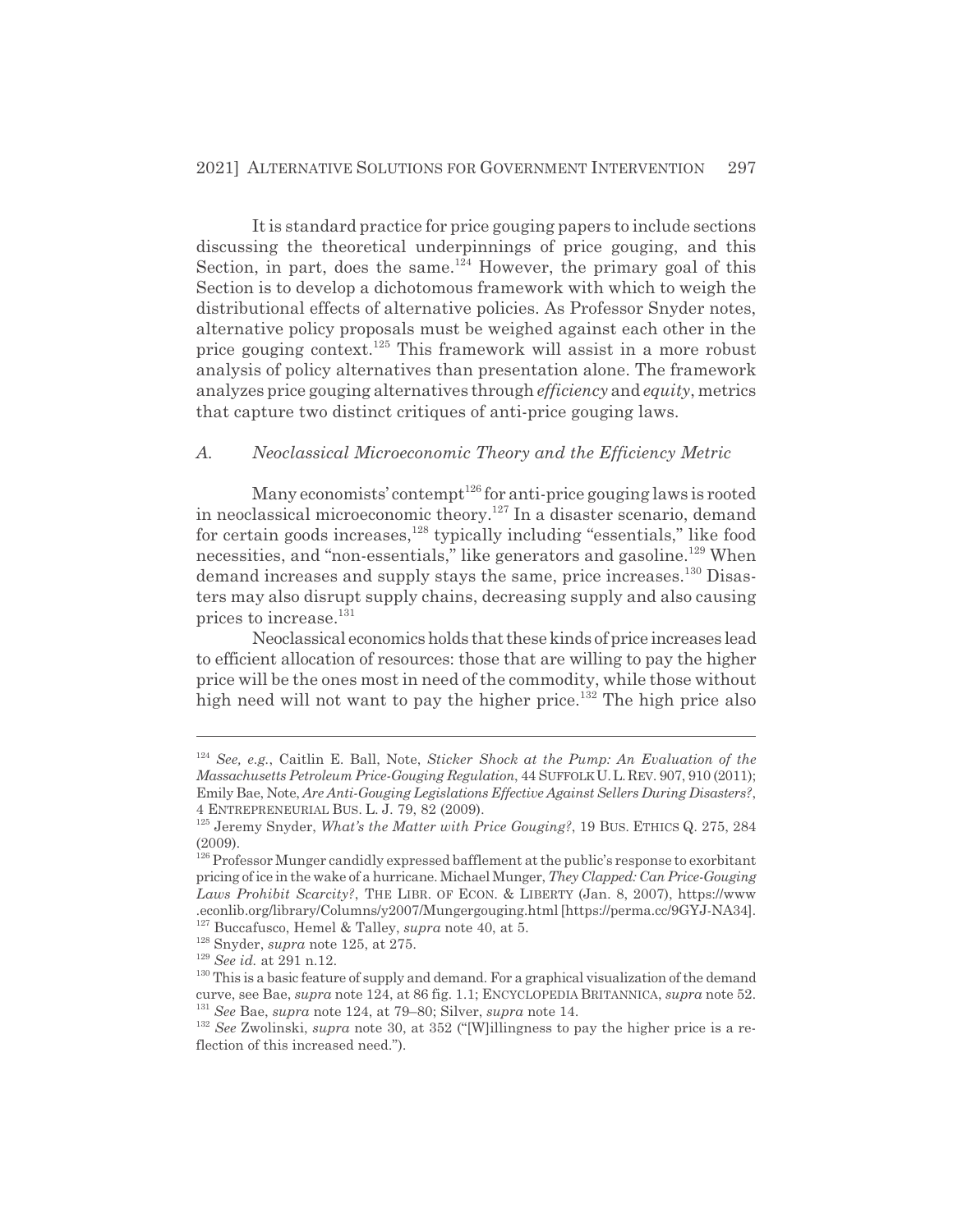induces producers to produce more of the product in demand, or to move more of their product to the market experiencing the price increase.<sup>133</sup>

A price control, like one created by anti-price gouging laws, leads to inefficient allocation of resources.<sup>134</sup> Price controls lead to long lines and further exhaustion of already scarce supplies, leading to shortages.<sup>135</sup> Sellers, faced with the cost of selling at a lower price than the market can hold, may turn to or create a black market for the product, in order to charge the efficient market price.136 Anti-price gouging laws are thus disruptive of the price mechanism and antithetical to the market forces of supply and demand, according to the neoclassical economic critique.<sup>137</sup>

To capture this critique, the first metric in the framework is *efficiency*. Alternatives to price gouging may be examined as to whether and to what extent they leave basic market forces in place to generate efficient outcomes.138 Policies that are more efficient than anti-price gouging laws will allow the price mechanism to function with relatively less impediment and limit the effects to underlying supply and demand.<sup>139</sup> The benefits of a relatively efficient policy are near-term supply increases, allocation of resources to those with greater demand for those resources, and the prevention of black market formation.<sup>140</sup>

# *B. Fairness Concerns and the Equity Metric*

For many people, there is still a gut reaction against price gouging.141 A good deal of behavioral economics literature has centered around the perceptions of fairness that underlie this "gut feeling" which,  $^{142}$  as a

<sup>133</sup> *See* Munger, *supra* note 126 ("The only way to ensure *low* prices, and large supply, to buyers is to allow sellers to charge *high* prices, the highest they can get") (emphasis in original). For more information on the price mechanism, *see generally* F. A. Hayek, *The Use of Knowledge in Society*, 35-4 THE AMERICAN ECON. REV. 519 (1945).

<sup>134</sup> *See* Montgomery, Baron & Weisskopf, *supra* note 50, at 379.

<sup>135</sup> *See id.* at 380, 387.

<sup>136</sup> *See* Michael Brewer, *Planning Disaster: Price Gouging Statutes and the Shortages They Create*, 72 BROOK. L. REV. 1101, 1128 (2007) ("The most obvious way market actors might avoid price controls is to create black markets in the goods they need.").

<sup>137</sup> *See id.* at 1126.

<sup>&</sup>lt;sup>138</sup> *See id.* ("[A] market with a floating price indicative of true supply and demand should result in increased goods delivered from outside the region, as well as increased goods as a consequence of speculative storage by local suppliers.").

<sup>139</sup> *Id.*

<sup>140</sup> *Id.*; Zwolinski, *supra* note 30, at 352.

<sup>141</sup> Matt Zwolinski, *Dialogue on Price Gouging: Price Gouging, Non-Worseness, and Distributive Justice*, 19 BUS. ETHICS Q. 295, 295 (2009).

<sup>142</sup> Price gouging has a long history as a topic of study for behavioral economists. *See, e.g.*,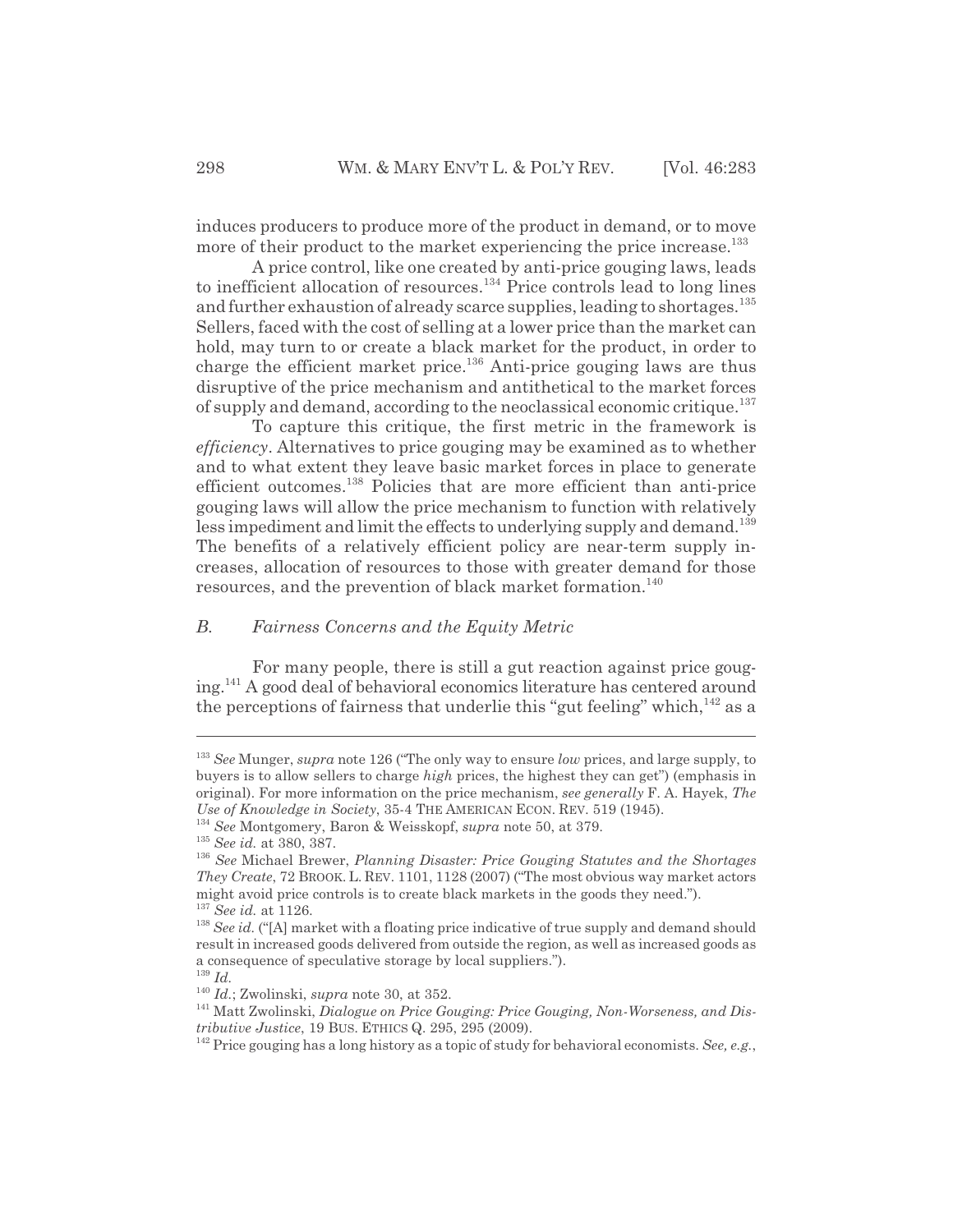popular sentiment, generates anti-price gouging laws and litigation.<sup>143</sup> To state the matter simply, consumers do not perceive crisis price increases as "fair," and this perception leads to anti-gouging legislation to address the fairness concerns.<sup>144</sup> The recent work by Buccafusco, Hemel, and Talley suggests that these fairness concerns are context-specific and dependent on relative price increases.<sup>145</sup>

There are, of course, several different positivist arguments for anti-price gouging laws,  $146$  but the messaging from attorneys general around their price gouging litigation implies that distributional concerns are at the heart of their argument.<sup>147</sup> Because of this messaging, and the general salience of distributional concerns in  $2020$ ,<sup>148</sup> the focus here will be on the distributional issues.

Disaster price increases, in the short term, can put certain products out of reach of poorer communities.<sup>149</sup> Until a new post-disaster equilibrium is reached, the high prices remain, which may be prohibitive for individuals without significant buying power.<sup>150</sup> The neoclassical approach assumes buying power is an adequate signal for need in a disaster scenario; this may not be true for low- or fixed-income individuals.<sup>151</sup>

Daniel Kahneman, Jack L. Knetsch & Richard Thaler, *Fairness as a Constraint on Profit Seeking: Entitlements in the Market*, 76 AM. ECON.REV. 728, 738–40 (1986); Christine Jolls, Cass R. Sunstein & Richard Thaler, *A Behavioral Approach to Law and Economics*, 50 STAN. L. REV. 1471, 1512–13 (1998); Buccafusco, Hemel & Talley, *supra* note 40, at 63–64.

<sup>143</sup> *See* Buccafusco, Hemel & Talley, *supra* note 40, at 10 ("[A] legislature might enact a price gouging law simply because a critical fraction of the population shares a distaste for the incidence of price gouging.").

<sup>&</sup>lt;sup>144</sup> See id. at 3 ("Much of the concern over price gouging appears to be rooted in a perception that certain types of price hikes during an emergency are simply 'unfair.'"). <sup>145</sup> *Id.* at 64.

<sup>146</sup> *See id.* at 7–8; Snyder, *supra* note 125, at 279.

<sup>147</sup> *See, e.g.*, Off. N.Y. Att'y Gen., *supra* note 70 ("Hillandale made an estimated \$4 million from unlawfully increasing the price of these eggs, which were often sold in grocery stores located in low-income communities."); Off. Minn. Att'y Gen., *supra* note 114 ("It's harder than ever for Minnesotans to afford their lives during this pandemic.").

<sup>148</sup> *See, e.g.*, Andie Corban & Kai Ryssdal, *What the Current Protests Have To Do With Economic Inequality*, MARKETPLACE (June 2, 2020), https://www.marketplace.org/2020/06 /02/what-the-current-protests-have-to-do-with-economic-inequality/ [https://perma.cc /B6WZ-XD4Y].

<sup>149</sup> Snyder, *supra* note 125, at 281.

<sup>150</sup> *See id.*

<sup>151</sup> *See* John Bronsteen, Christopher Buccafusco & Jonathan S. Masur, *Well-Being Analysis vs. Cost-Benefit Analysis*, 62 DUKE L. J. 1603, 1652–53 (2013); Buccafusco, Hemel & Talley, *supra* note 40, at 7 ("[P]eople who are poor and/or facing liquidity constraints may simply be unable to pay their true hedonic valuations.").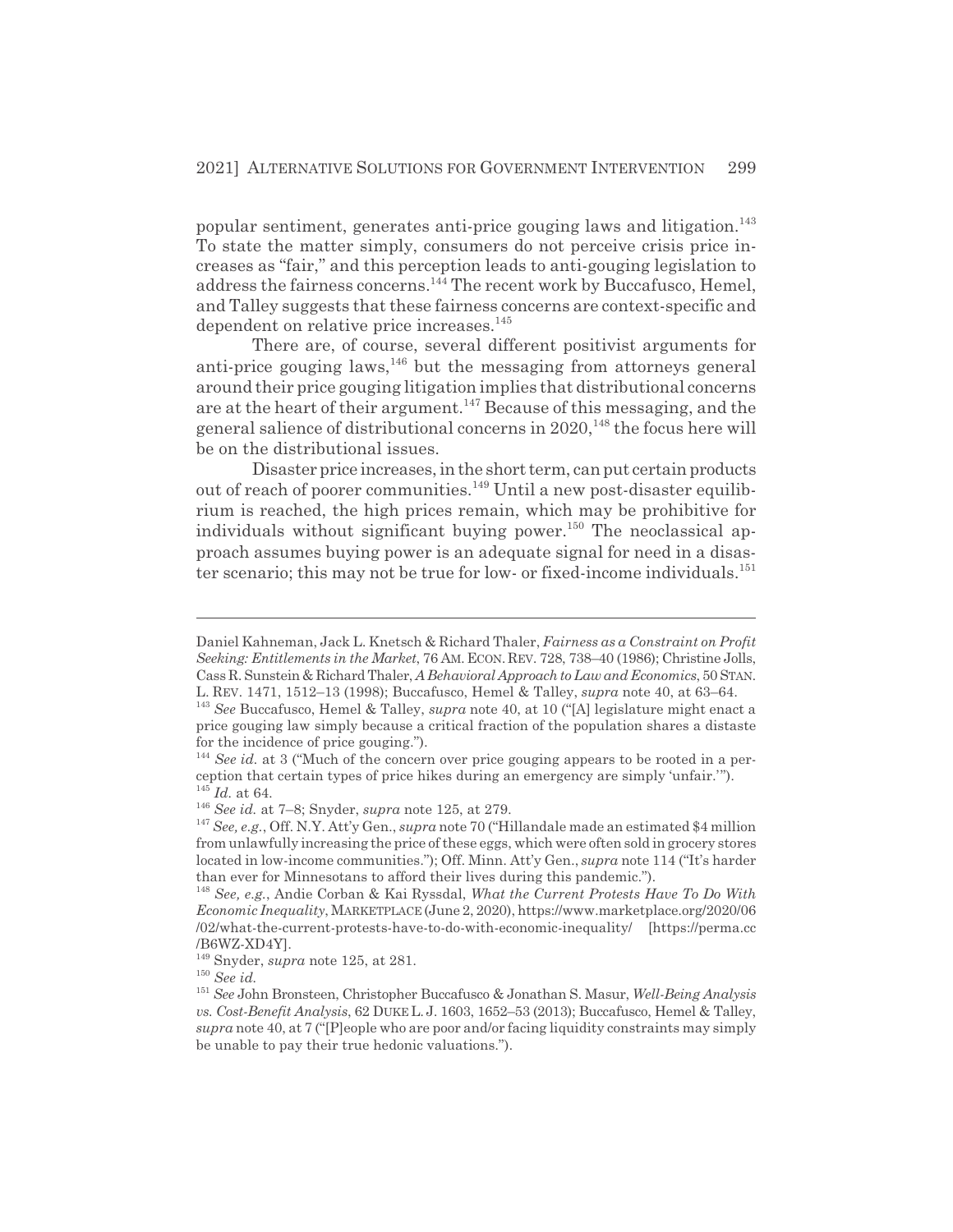In this way, the short-term rationing scheme of price increases favors the wealthy over the poor.<sup>152</sup>

As Buccafusco, Hemel, and Talley note, however, the distributional argument in favor of price gouging laws is "largely a negative argument *against* markets, rather than a positive argument *for* any particular alternatives."153 In addition, price controls have their own distributional shortcomings.154 Price controls, of the kind that anti-gouging prohibitions create, lead to allocation based on a first come, first served basis, which is, at best, an imperfect solution.<sup>155</sup> Even when framed as equitable, price controls and anti-price gouging laws do not ensure equal distribution but only equal *opportunity* to access the commodity.<sup>156</sup> The long lines predicted by the neoclassical model create their own barrier to equitable distribution, which may be particularly pronounced for older or disabled consumers who cannot wait in long lines, or low-wage workers who cannot take time to do so.<sup>157</sup>

To account for the distributional concerns present in both pricecontrolled markets and free markets, the second metric in the framework is *equity*. Do the policy alternatives address distribution in low-income communities? In this context, a product being cost-prohibitive may not necessarily be completely "unaffordable" in the common understanding of the word, but it would suffice to be prohibitive if it contributes to changes in buying decisions of low-income individuals.158 By addressing distributional concerns, a more equitable policy would also likely correlate with increased popularity among the public.<sup>159</sup>

<sup>152</sup> Snyder, *supra* note 125, at 282.

<sup>153</sup> Buccafusco, Hemel & Talley, *supra* note 40, at 8.

<sup>154</sup> *See* Snyder, *supra* note 125, at 284.

<sup>155</sup> *Id.*

<sup>156</sup> Zwolinski, *supra* note 141, at 298.

<sup>157</sup> *See* Snyder, *supra* note 125, at 284; Buccafusco, Hemel & Talley, *supra* note 40, at 8. <sup>158</sup> *See* Elaine Waxman, *The Costs and Impacts of Rising Food Prices Among Low-Income Households*, 8 J. FOOD L. & POL'Y 213, 214 ("An examination of families' desperate struggle to afford basic needs and to weather shifts in their purchasing power suggests that both the public and policymakers have hastily overlooked the impact food prices have on low-income families."); *see also id.* at 215 ("As families struggle to make ends meet, there may be a significant incentive to substitute cheaper, energy-dense calories in lieu of more expensive, nutrient-rich foods, which represents another 'hidden' cost of food acquisition for low-income households.").

<sup>&</sup>lt;sup>159</sup> Press releases from popularly elected officials highlighting the distributional effects of price gouging, and their attempts to resolve them, seem to suggest this would be the case. *See, e.g.*, Off. N.Y. Att'y Gen., *supra* note 70.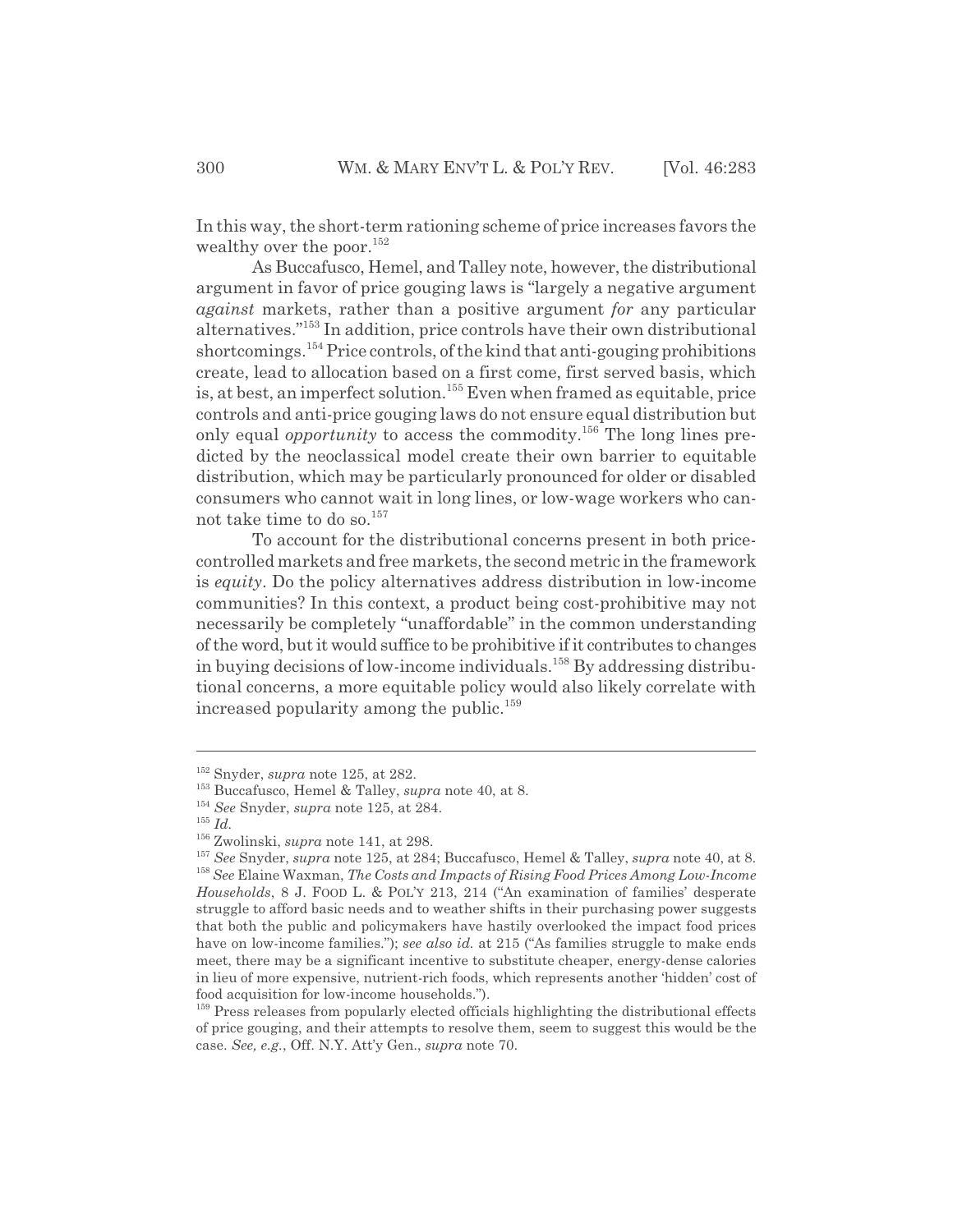# IV. POLICY ALTERNATIVES TO ANTI-PRICE GOUGING LAWS

Even though "[a]ll our distributive options are imperfect,"<sup>160</sup> weighing distributive policies against each other will assist federal and state policy makers in deciding how to address crisis price increases in the most effective ways. Using the framework developed above, four policy options are analyzed here with the goal of correcting efficiency and distributive shortcomings of anti-price gouging laws. These are: (A) a policy not to litigate; (B) supply-side regulatory changes; (C) quantity limits (binding rationing); and (D) food subsidies (non-binding rationing).<sup>161</sup> The analyses below are by no means exhaustive reviews of the implications of these policies, but serve merely to introduce them as alternatives to price gouging litigation and briefly describe how they may advance efficiency and equity goals using the framework developed above.<sup>162</sup>

#### *A. Policy Not to Litigate*

A policy not to litigate price gouging claims leaves the price mechanism wholly in place.<sup>163</sup> This is the preferred policy of neoclassical economists arguing for efficient allocation.<sup>164</sup> While the basic implications of this policy are discussed above,  $165$  it is important to highlight the effects in light of the efficiency-equity framework.

Whether consciously or not, most states chose this policy by not litigating claims against egg producers.166 California, for example, brought price gouging claims against producers of masks, but not egg producers.<sup>167</sup>

<sup>160</sup> Zwolinski, *supra* note 30, at 362.

 $161$  This is a non-exhaustive list. Notable omissions are auctioning, Buccafusco, Hemel & Talley, *supra* note 40, at 20, and income subsidies. Auctioning is seller-specific, not generally a government policy. *See id.* Income subsidies are an interesting policy alternative, but as this Note focuses on one commodity market, income subsidies, which are generally not specific to single commodity markets, have been omitted. *See* Brewer, *supra* note 136, at 1132–33 (describing food voucher programs as a potential intervention during crisis price increases).

<sup>162</sup> *Supra* Part III.

<sup>163</sup> *See* Brewer, *supra* note 136, at 1102.

<sup>164</sup> *See id.*; Montgomery, Baron & Weisskopf, *supra* note 50, at 376.

<sup>165</sup> *Supra* Section III.A.

<sup>&</sup>lt;sup>166</sup> The four states described in Part II are the only states to bring egg market price gouging litigation. *See supra* Section II.C.2.

<sup>167</sup> *See* Press Release, Off. Att'y Gen. Cal., Attorney General Becerra: Charges Filed Against Los Angeles County Pharmacist for Price Gouging on Masks (June 18, 2020) [hereinafter Off. Att'y Gen. Cal.], https://oag.ca.gov/news/press-releases/attorney-general-becerra-charges -filed-against-los-angeles-county-pharmacist [https://perma.cc/YQ4Z-REE6].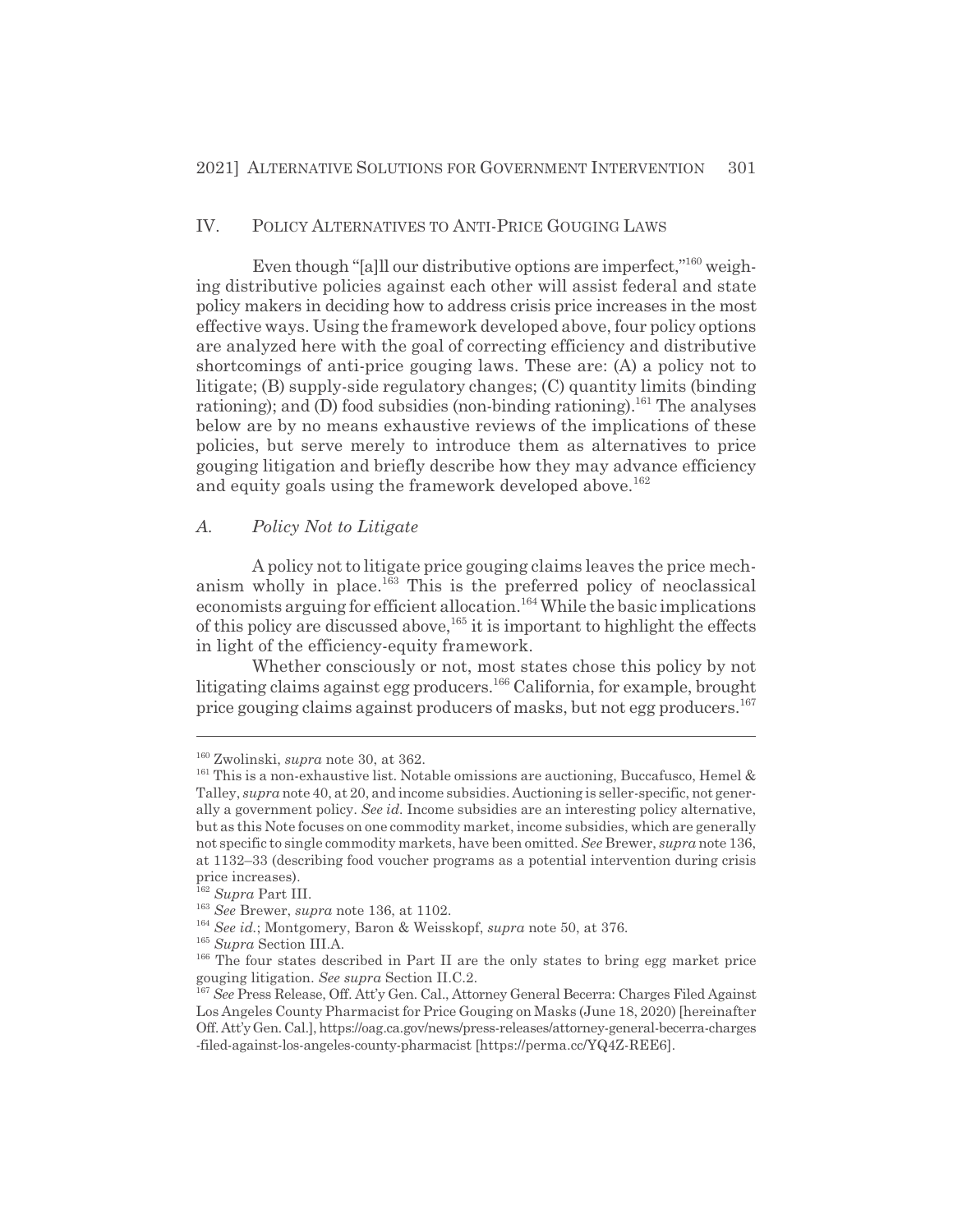This is not for lack of evidence—a private price gouging action was brought for high egg prices in California during the pandemic.<sup>168</sup>

Allowing egg prices to rise without any intervention likely reflected the demand surges of early Spring.169 True demand for food commodities, including eggs, rose with the increased need to cook at home.<sup>170</sup> Further, the producers in the egg market litigation did not necessarily make the choice to increase prices, as contract prices were all tied to a third-party market index.171 While price gouging *can* be a conscious choice to inflate prices, and is often described as such, that does not appear to be what happened in the egg market.<sup>172</sup> Even if the price index is a "feedback loop" between large producers and the market,<sup>173</sup> smaller producers likely do not exert control over this process.174 Applying the concept more broadly, it is irrelevant if price increases are deliberate, as price gouging liability is generated whether or not it was a conscious choice.<sup>175</sup> If price did truly reflect demand in the pandemic egg market, then the price increases

<sup>168</sup> *See* Complaint at 2, Fraser et al. v. Cal-Maine, No. 3:20-cv-02733, BLOOMBERG (N.D. Cal. Apr. 20, 2020). California, along with some other states, creates private rights of action to enforce price gouging claims. *See id.* at 8; CAL. PENAL CODE § 396 (2020); *see, e.g.*, N.C. GEN. STAT. § 75-16 (2020); N.C. GEN. STAT. § 75-38 (2020).

<sup>169</sup> *See* Ibarburu, Gates & Vold, *supra* note 55, at 3.

<sup>170</sup> *Id.*

<sup>171</sup> *See* Petition at 11, People v. Hillandale Farms, Corp. et al., No. 451650/2020, BLOOMBERG (N.Y. Sup. Ct. Aug. 11, 2021); Off. Minn. Att'y Gen., *supra* note 114; Petition at 13, Texas v. Cal-Maine Foods, Inc., Docket No. 202025427-7, BLOOMBERG (Tex. Dist. Ct. Feb. 2, 2021); Exhibit 23 at 8, People v. Hillandale Farms, Corp. et al., No. 451650/2020, BLOOMBERG (N.Y. Sup. Ct. Aug. 11, 2021) (West Virginia petition).

<sup>172</sup> *See* Ibarburu, Gates & Vold, *supra* note 55, at 3.

<sup>173</sup> Petition at 11, People v. Hillandale Farms, Corp. et al., No. 451650/2020, BLOOMBERG (N.Y. Sup. Ct. Aug. 11, 2021).

 $174$  The New York petition states that the "feedback loop" works by egg retailers feeding their egg price assessments to Urner Barry, which repeats that information back in the form of the price index, which Cal-Maine uses to set prices. *Id.* Without commenting on the merits of that claim, note that in 2018, Forsman Farms generated \$25.54 million in revenue, compared with Cal-Maine, which generated \$1.5 billion in the same year. Whether or not Cal-Maine engages in the feedback type of behavior, it is unlikely that smaller producers, like Forsman Farms, have the same power. *See Forsman Farms, Inc. Company Profile*, DUNN &BRADSTREET, https://www.dnb.com/business-directory/company-profiles .forsman\_farms\_inc.7e0eb739af89c39ebce9057ab4eed554.html [https://perma.cc/84NR -2B27] (last visited Nov. 3, 2021); *Cal-Maine* Foods, Inc. *Company Profile*, DUNN & BRADSTREET, https://www.dnb.com/business-directory/company-profiles.cal-maine\_foods \_inc.b0d785c414805f10267c3f057a47f7c7.html [https://perma.cc/4CX2-HR5S] (last visited Nov. 3, 2021).

<sup>175</sup> *See, e.g.*, Minn. Exec. Order No. 20-10; CAL. PENAL CODE § 396 (2020).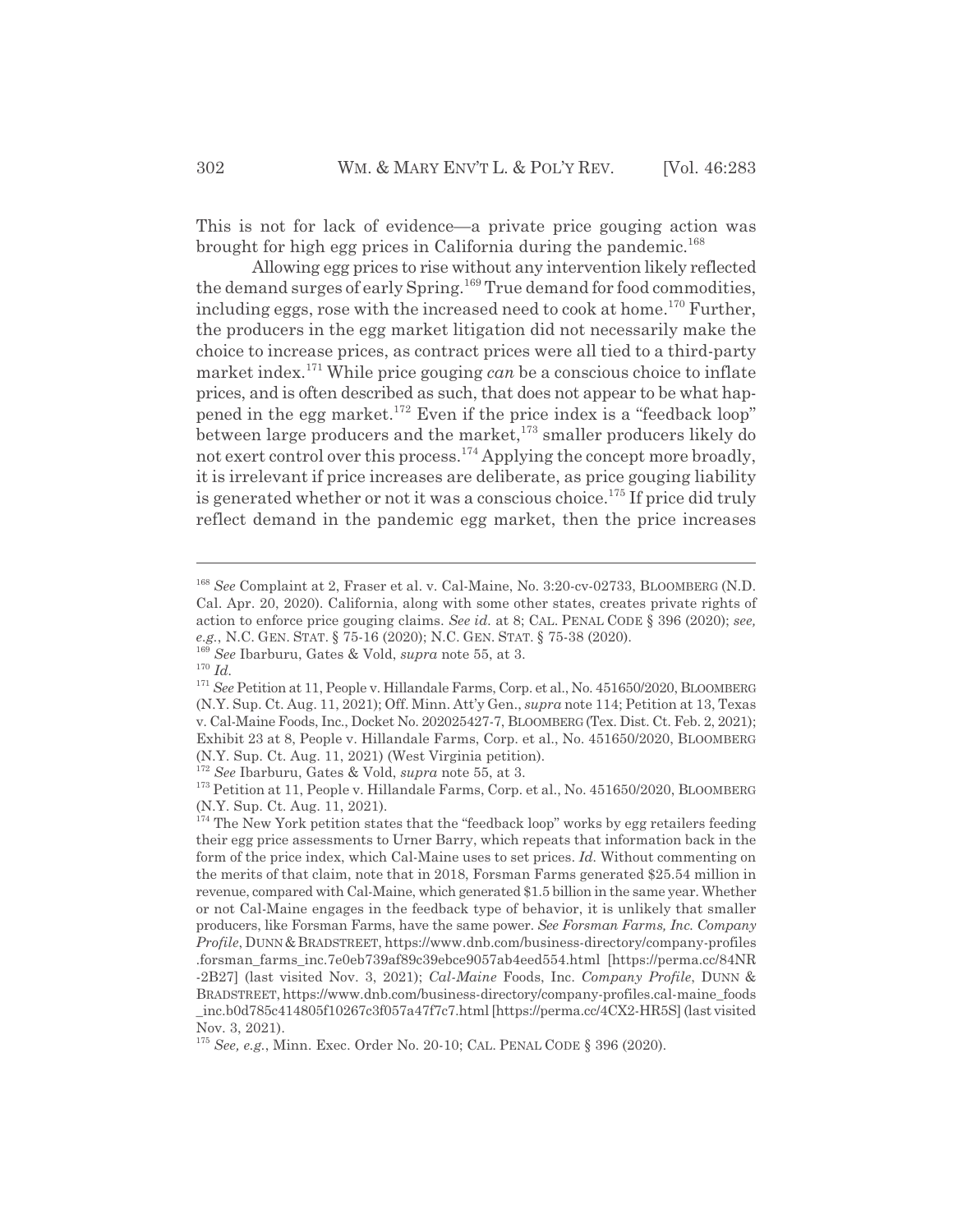should have led to efficient allocation: those who truly demanded eggs would buy them at the higher price; black markets would not arise.<sup>176</sup>

However, with rising unemployment and food insecurity during 2020,177 consumer demand may not have fully captured those for whom the ability to pay constrained their purchasing choices.<sup>178</sup> There is also evidence of hoarding behavior by consumers, also not reflective of consumers' true demand.<sup>179</sup> Finally, the egg supply was inelastic in the short term. Egg producers could not immediately make more eggs to meet demand, so the price-induced, near-term supply increases were generally not seen.<sup>180</sup> These factors demonstrate that the pricing mechanism, acting by itself, may not meet distributive or equitable goals.

# *B. Supply-Side Regulatory Changes*

The supply-side changes the FDA pursued in April 2020, may be the intervention that best balances efficiency and equity.<sup>181</sup> Changes to the egg safety rule, as well as permitting restaurants to sell surplus eggs, were policies designed to meet the increased demand in the shell egg market.<sup>182</sup> One could also imagine similar changes to state regulatory structures, though none appeared to take effect in  $2020$ <sup>183</sup> No price controls are involved in these policies, and the price mechanism is thus able to move and be responsive to market forces.<sup>184</sup> This is characteristic of a highly efficient policy.<sup>185</sup>

Simultaneously, supply-side changes were government intervention designed to decrease egg prices and meet the demand for eggs across

<sup>176</sup> *Supra* Section IV.A.

<sup>177</sup> *See supra* text accompanying note 58; Gene Falk et al., *Unemployment Rates During the COVID-19 Pandemic: In Brief*, CONG. RSCH. SERV. (Aug. 20, 2021), https://fas.org/sgp /crs/misc/R46554.pdf [https://perma.cc/54ZK-5ALV]; Balch, *supra* note 58.

<sup>178</sup> *See* Bronsteen, Buccafusco & Masur, *supra* note 151, at 1652–53.

<sup>179</sup> *See* Ronald Stiff, Keith Johnson & Khairy Ahmed Tourk, *Scarcity and Hoarding: Economic and Social Explanations and Market Implications*, 2 NA—ADVANCES IN CONSUMER RSCH. 203, 203 (1975).

<sup>180</sup> Ibarburu, Gates & Vold, *supra* note 55.

<sup>181</sup> *See* TEMPORARY POLICY REGARDING PACKAGING AND LABELING, *supra* note 90; U.S. FOOD&DRUG ADMIN.,FDA-2020-D-1139,TEMPORARY POLICYREGARDING ENFORCEMENT OF 21 CFR PART 118 DURING THE COVID-19 PUBLIC HEALTH EMERGENCY (2020).

<sup>182</sup> *See* TEMPORARY POLICY REGARDING PACKAGING AND LABELING, *supra* note 90.

<sup>&</sup>lt;sup>183</sup> For example, if the Massachusetts law had gone into effect in 2020, it could have been relaxed to permit more supply. *See* Chesto, *supra* note 56.

<sup>184</sup> *See generally* Zwolinski, *supra* note 30.

<sup>185</sup> *See id.*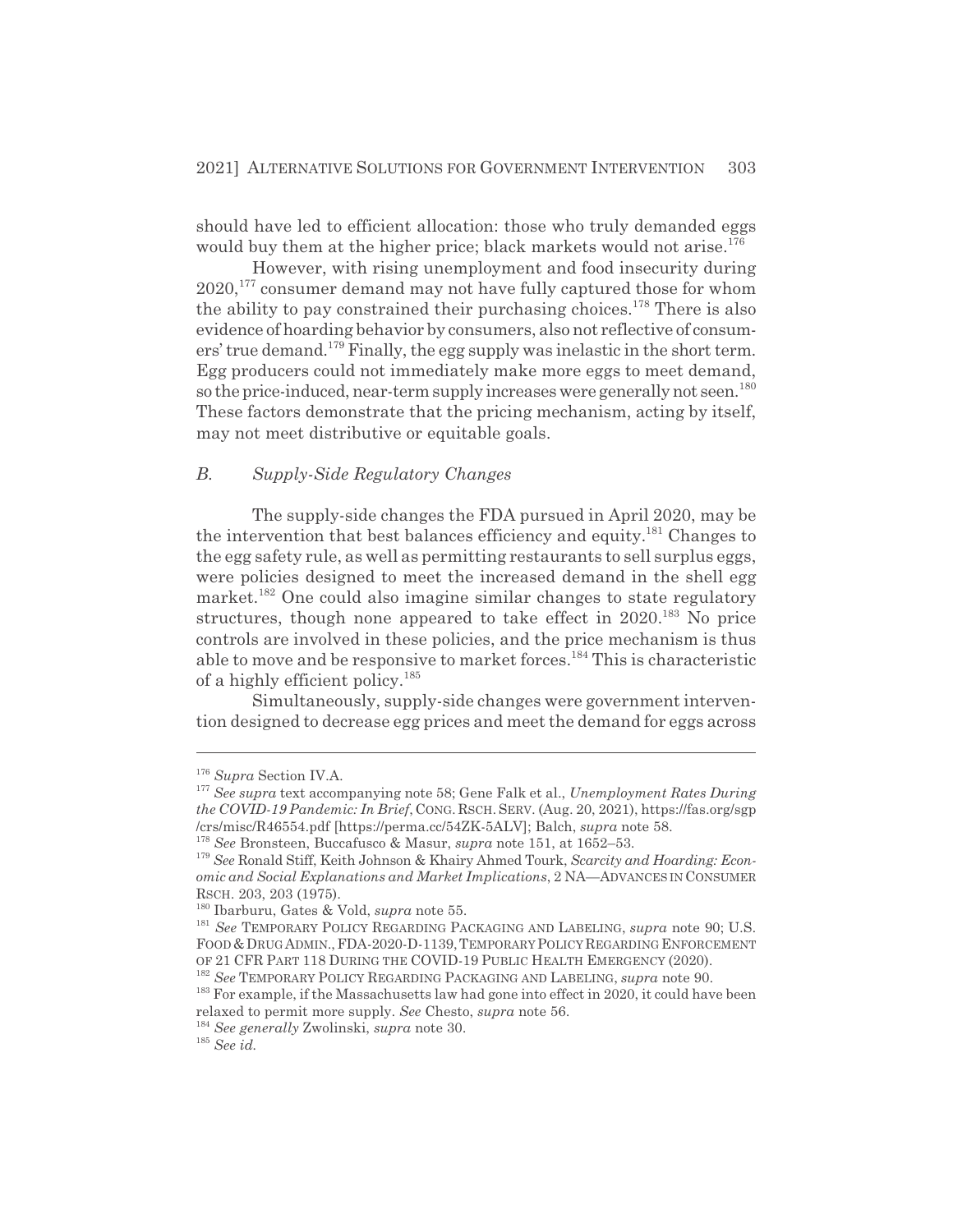income groups.186 This would have the benefit of addressing distributional concerns by lowering prices in the near-term and increasing the availability of eggs.<sup>187</sup> This is beneficial for governments that want to be perceived as addressing constituent concerns to high prices.<sup>188</sup>

The change to the egg safety rule, however, was perceived as a failure.<sup>189</sup> Producers could not easily pivot production; when they did, their eggs were sometimes not accepted.190 Relaxing safety measures has its own costs, and retailers may not accept the products for either real or perceived quality concerns.191 The egg supply chain was also relatively resilient, especially compared with labor-intensive industries, and as the initial shock of the pandemic wore off, panic buying, as well as overall demand, fell to normal levels.<sup>192</sup> The short-term inelasticity of the egg market meant that supply was not increased in time, prices remained high for the intervening period, and the equity concerns were not addressed until the market adjusted.<sup>193</sup>

# *C. Quantity Limits and Binding Rationing*

Quantity limits place a constraining limit on consumer demand.194 Rather than buy two, five, or ten cartons of eggs, consumers are constrained by an external force setting a limit on consumption, say, to one carton of eggs.<sup>195</sup> This may also be referred to as "binding rationing."<sup>196</sup> Many governments throughout history have utilized quantity limits during crises, particularly during times of war.197

<sup>186</sup> *See* TEMPORARY POLICY REGARDING PACKAGING AND LABELING, *supra* note 90; U.S. FOOD & DRUG ADMIN., *supra* note 181.

<sup>187</sup> When supply increases to meet demand, it has a stabilizing effect on price. *See* EN-CYCLOPAEDIA BRITANNICA, *supra* note 52.

<sup>188</sup> *See, e.g.*, Off. Att'y Gen. Cal., *supra* note 167; Off. N.Y. Att'y Gen., *supra* note 70.

<sup>189</sup> *See* Ibarburu, Gates & Vold, *supra* note 55, at 2–3.

<sup>190</sup> *Id.*

<sup>191</sup> *See id.*

<sup>192</sup> *See id.* at 3; Johansson, *supra* note 16.

<sup>193</sup> *See* Ibarburu, Gates & Vold, *supra* note 55, at 5.

<sup>194</sup> Buccafusco, Hemel & Talley, *supra* note 40, at 8.

<sup>195</sup> *See id.*

<sup>196</sup> X. M. Gao, Eric J. Wailes & Gail L. Cramer, *Partial Rationing and Chinese Urban Household Food Demand Analysis*, 22 J. COMPAR. ECON. 43, 46–47 (1996) ("When rationing is strictly binding, consumers' compensated income increases as a result of rationing, and the consumption of nonrationed goods exceeds the optimal level.") This is contradistinguished from non-binding rationing. *See* discussion *infra* Section IV.D.

<sup>197</sup> *See, e.g.*, Thomas E. Fairchild, *The Legal Mechanism of Rationing*, 28 MARQ. L. REV.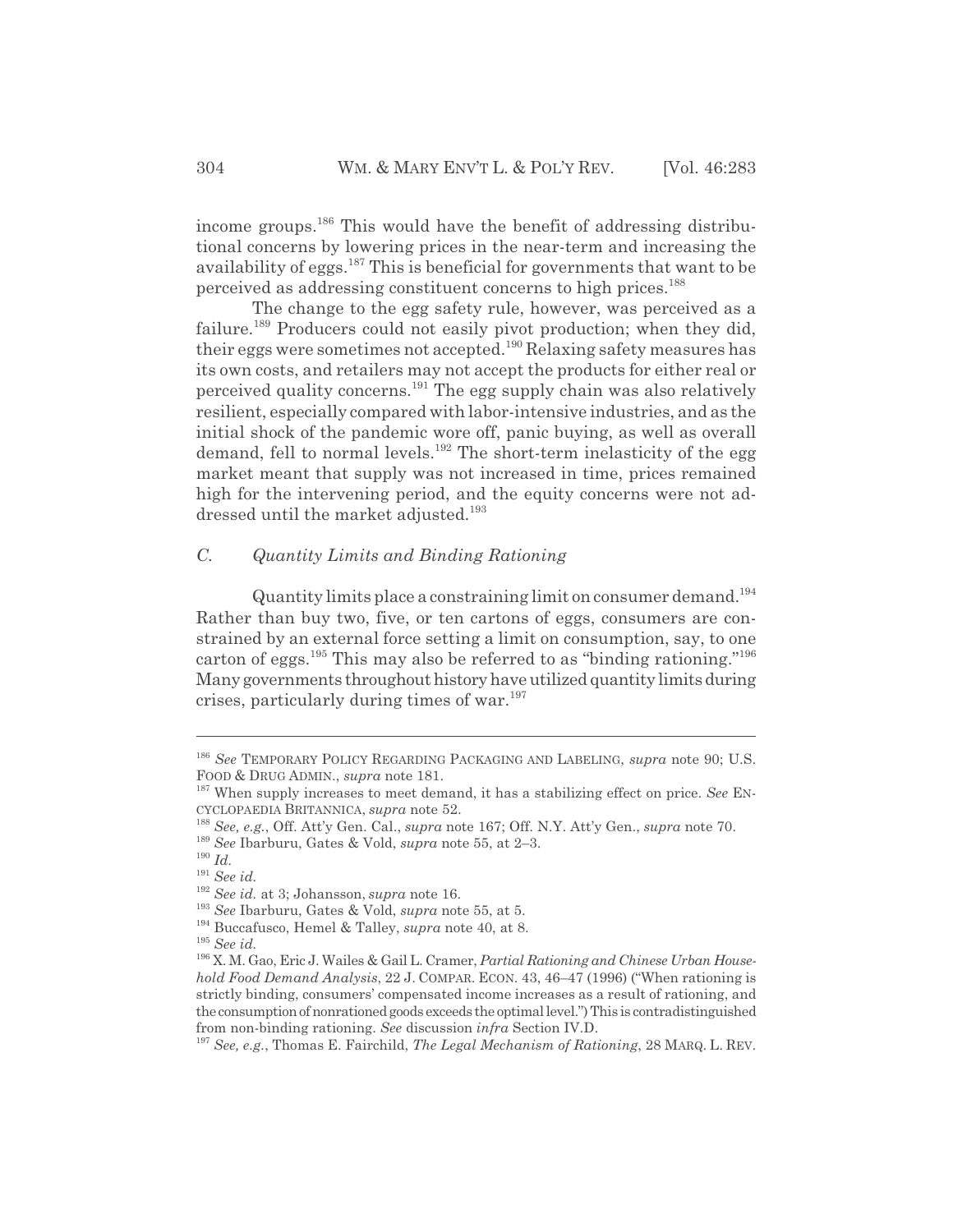Private retailers began placing quantity limits without government direction early on in the pandemic.198 As early as the first weeks of March 2020, stores began placing limits on purchases of sanitation products, and later began placing limits on food items as well.<sup>199</sup> Later in the year, as cases of COVID-19 began to rise again in November, some stores returned to this policy to discourage hoarding behavior of essential goods.<sup>200</sup> Walmart even placed quantity limits on online purchases of eggs.<sup>201</sup>

There were no state or federal quantity limits on food items, however, government intervention commonly places quantity limits on certain items, like prescription drugs.<sup>202</sup> Additionally, the federal government has created quantity limits on food purchases in times of crisis, notably during World War II.<sup>203</sup> What if federal and state governments had acted to place quantity limits on consumer goods instead of private retailers?

From an efficiency standpoint, quantity limits typically lead to a general loss of welfare.<sup>204</sup> When a consumer has the demand for two cartons of eggs, but can only purchase one by an external constraint, that

<sup>203</sup> *See* Fairchild, *supra* note 197, at 11.

204 EMMA HUTCHINSON, PRINCIPLES OF MICROECONOMICS § 4.6, https://pressbooks.bccam pus.ca/uvicecon103/chapter/4-7-quantity-controls/ [https://perma.cc/2Z4L-62VG] (last visited Nov. 3, 2021).

<sup>11, 15 (1944) (</sup>describing food rationing in the United States during World War II); Adrian R. Fleissig & Gerald Whitney, *A Revealed Preference Test of Rationing*, 113 ECON. LETTERS 234, 235 (2010) (describing the rationing system in the United Kingdom during World War II).

<sup>198</sup> *See, e.g.*, Jen Skerritt & Deena Shanker, *Food Rationing Confronts Shoppers Once Spoiled for Choice*, BLOOMBERG (Apr. 22, 2020, 10:49 AM), https://www.bloomberg.com /news/articles/2020-04-21/food-rationing-is-new-reality-for-buyers-once-spoiled-for-choice [https://perma.cc/4RMF-KJ9W].

<sup>199</sup> *See, e.g.*, Jaewon Kang & Saabira Chaudhuri, *Supermarkets Ration Supplies as Coronavirus Fear Empties Shelves*, WALL ST. J. (Mar. 10, 2020, 11:41 AM), https://www.wsj.com /articles/supermarkets-ration-staples-as-coronavirus-fears-leave-shelves-empty-115838 53451 [https://perma.cc/U36Z-UPLU]; Skerritt & Shanker, *supra* note 198.

<sup>200</sup> *See, e.g.*, Dawson White, *Retailers are putting purchase limits on these items as coronavirus pandemic surges*, THE KANSAS CITY STAR (Nov. 22, 2020, 10:52 AM), https:// www.kansascity.com/news/nation-world/national/article247354324.html [https://perma .cc/4Y28-ATMP].

<sup>201</sup> *See id.*

<sup>202</sup> Wayne Turner & Abigail Coursolle, *Ensuring People Have Access to Prescription Drugs During the COVID-19 Pandemic*, NAT'L HEALTH L. PROGRAM (Mar. 18, 2020), https:// healthlaw.org/ensuring-people-have-access-to-prescription-drugs-during-the-covid-19-pan demic/ [https://perma.cc/XT3T-WJJA]. Interestingly, Turner and Coursolle report that Ohio, which places quantity limits on all prescription drugs, took steps to relax those limits to allow consumers to purchase enough medication to have on hand during quarantine. *Id.*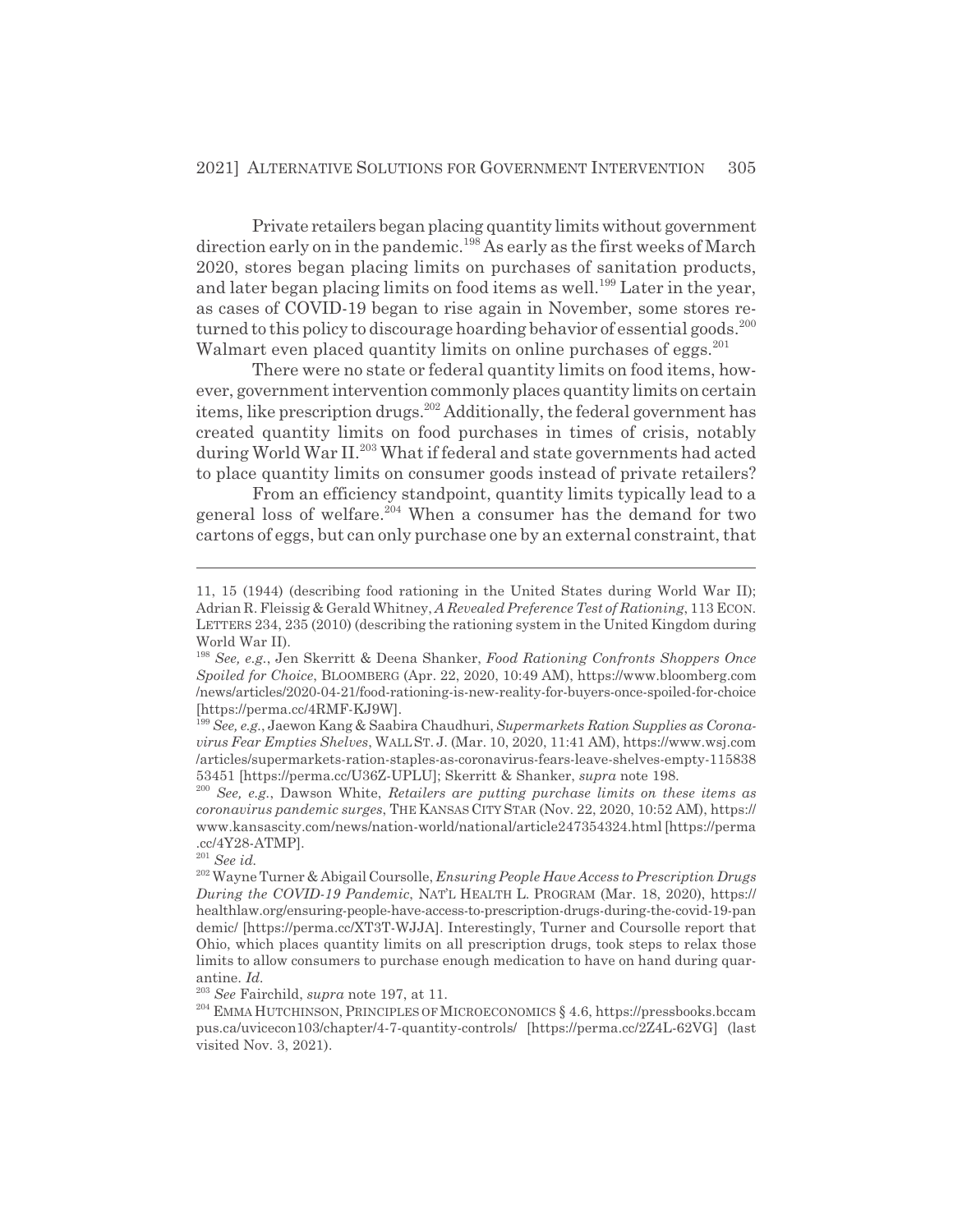consumer is worse off.205 The constraining of demand also creates opportunities for black markets to meet consumers' actual demand.<sup>206</sup> Binding rationing thus leads to inefficient outcomes.

Binding rationing has the goal of ensuring that there is enough supply for all consumers, in theory leading to equitable distribution.<sup>207</sup> However, quantity limits alone are not targeted to low-income individuals, and result in the same distribution issues as price controls, primarily distributing goods on a first come first served basis.<sup>208</sup> Black markets also interfere with equitable distribution goals; if sophisticated consumers can access the black market, no overall supply is saved.<sup>209</sup> Quantity limits, then, are not generally efficient or equitable.

# *D. Food Subsidies and Non-Binding Rationing*

Instead of placing maximum limits on consumer choice, governments may instead attempt to meet distributional goals by providing minimum supplies to targeted consumer groups. This may take the form of food subsidies, where governments purchase food commodities themselves and provide them to consumers at a lower cost.<sup>210</sup> This may be done with  $\alpha$  without quantity limits;<sup>211</sup> here the focus is on the subsidies themselves. Consumers would be free to buy as many eggs as they desire on the free market, but the government distributional program acts as a subsidized market, primarily for the benefit of low-income consumers

<sup>205</sup> *See id.*

<sup>206</sup> Brewer, *supra* note 136, at 1132.

<sup>207</sup> *See id.*

<sup>208</sup> Quantity limit policies do not distinguish between consumers, generally. *See, e.g.*, *Answering Your Questions*, WALMART (June 15, 2020), https://corporate.walmart.com/an swering-your-questions [https://perma.cc/J29W-RSMM] (describing a quantity limit policy on eggs).

<sup>209</sup> *See* Brewer, *supra* note 136, at 1132 ("The higher prices on the black market will cause the seller to divert goods away from the legitimate market."). Note also that low-income individuals are the least likely to compete in the black market. *Id.* at 1130.

<sup>210</sup> Many countries have put such a system in place, both throughout history and contemporaneously. *See, e.g.*, Fleissig & Whitney, *supra* note 197, at 235–36 (1940s United Kingdom); Lung-Fei Lee & Mark M. Pitt, *Microeconometric Models of Rationing, Imperfect Markets, and Non-Negativity Constraints*, 36 J. ECONOMETRICS 89, 91 (1987) (various developing countries in the 1980s); *Targeted Public Distribution System*, GOV'TMAHARASHTA, http://mahafood.gov.in/website/english/PDS.aspx [https://perma.cc/YNW6-TU7J] (last visited Nov. 3, 2021) [hereinafter GOV'T MAHARASHTA] (contemporary India).

<sup>211</sup> *See, e.g.*, Fleissig & Whitney, *supra* note 197, at 234–36 (with quantity limits); GOV'T MAHARASHTA, *supra* note 210 (without quantity limits).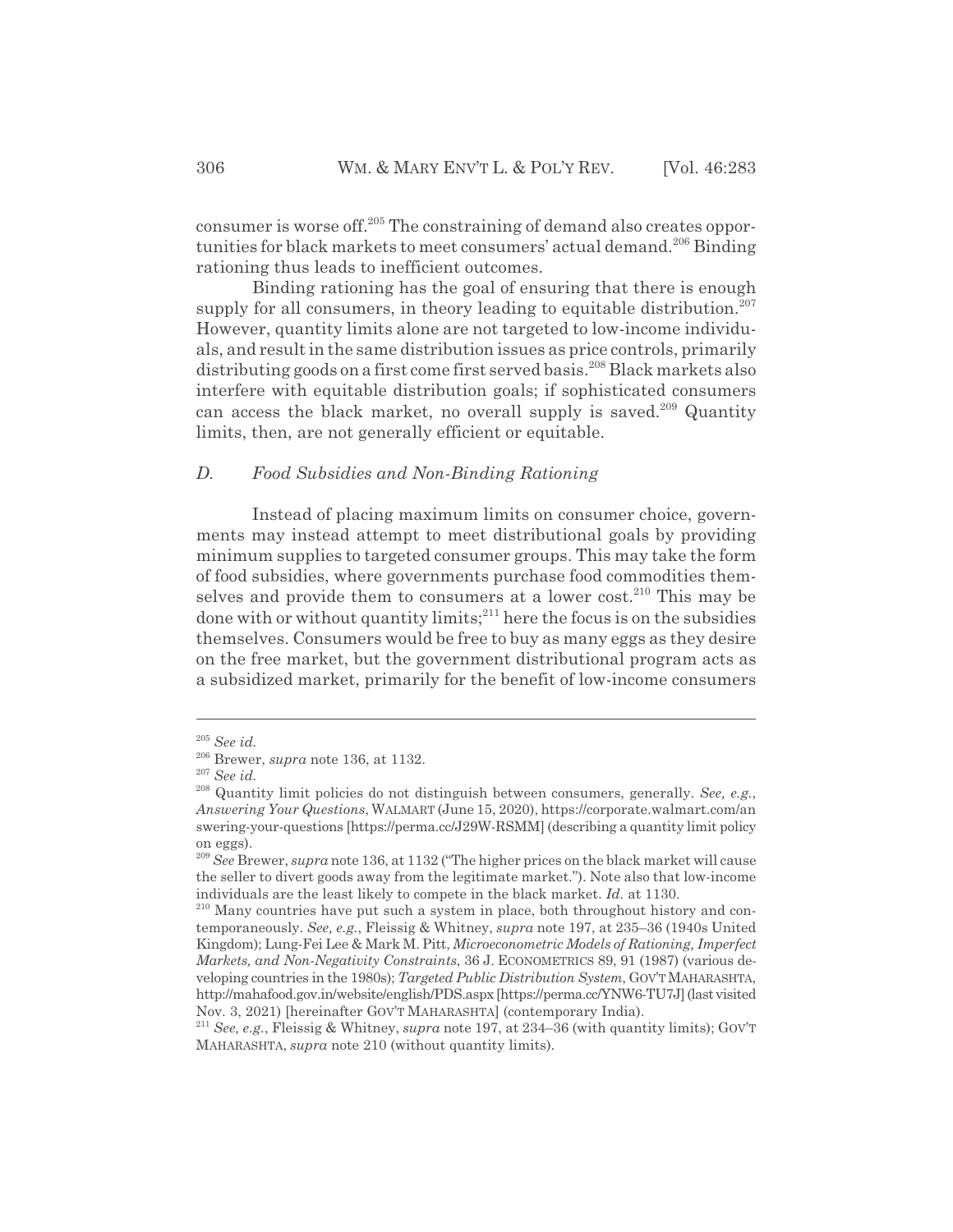when free market prices rise.<sup>212</sup> For example, while the free market price of eggs continues to rise, low-income consumers would still be able to purchase them at a lower, perhaps precrisis cost.<sup>213</sup> This may also be termed "non-binding" rationing.<sup>214</sup>

The government operates such a program at an obvious economic loss.215 However, the United States already operates a kind of decentralized food distribution program in The Emergency Food Assistance Program  $("TEFAP")$ <sup>216</sup> In this program, the USDA purchases food commodities on the free market and distributes them to state agencies, which in turn distribute the commodities to food banks.<sup>217</sup> States have their own eligibility requirements for TEFAP, but can create additional flexibilities to apply the program more broadly, though they do so at their discretion.<sup>218</sup> Both of the early coronavirus relief packages provided additional funding for TEFAP.<sup>219</sup> The most recent relief bill also allocated additional funding to the USDA for the purchase and distribution of food to "individuals in need."220

TEFAP is not a rationing program, but it is not difficult to imagine it as a part of a more robust non-binding rationing scheme.<sup>221</sup> A more formalized organizational structure, as opposed to the current decentralized structure with varying requirements, may be beneficial for low-income communities, particularly in times of crisis when food prices increase.<sup>222</sup> A systematic review of food bank literature in 2016 found that food banks tend to provide inadequate amounts of food. $223$  Limited government funding in previous years has also created strain on the food banking

<sup>212</sup> *See* Gao, Wailes & Cramer, *supra* note 196, at 55 (describing a like system operating in China during the 1980s and early 1990s).

<sup>213</sup> *See id.*

<sup>214</sup> *See id.* at 46.

<sup>215</sup> *See id.*

<sup>&</sup>lt;sup>216</sup> See KARA C. BILLINGS, R45408, THE EMERGENCY FOOD ASSISTANCE PROGRAM (TEFAP): BACKGROUND AND FUNDING, CONG. RSCH. SERV. 1–2 (2020).

<sup>217</sup> *Id.*

<sup>218</sup> *See TEFAP COVID-19 Q&A's*, FOOD & NUTRITION SERV., https://www.fns.usda.gov/te fap/covid-19-qas [https://perma.cc/9GWN-FRMX] (last visited Nov. 3, 2021).

<sup>&</sup>lt;sup>219</sup> Families First Coronavirus Response Act, Pub. L. No. 116-127, 134 Stat. 178, 179 (2020); CARES Act, Pub. L. No. 116-136, 134 Stat. 281, 508 (2020); *COVID-19 and TEFAP*, HOUSE AGRIC.COMM., https://agriculture.house.gov/covid19/covidtefap.htm [https://perma.cc/VH85 -KZN4] (last visited Nov. 3, 2021).

<sup>&</sup>lt;sup>220</sup> American Rescue Plan Act of 2021, Pub. L. No. 117-2, § 1001 (2021).

<sup>221</sup> *See generally* BILLINGS, *supra* note 216.

<sup>222</sup> *See* Waxman, *supra* note 158, at 220.

<sup>223</sup> Chantelle Bazerghi, Fiona H. McKay & Matthew Dunn, *The Role of Food Banks in Addressing Food Insecurity: A Systematic Review*, 41 J. CMTY. HEALTH 732, 739 (2016).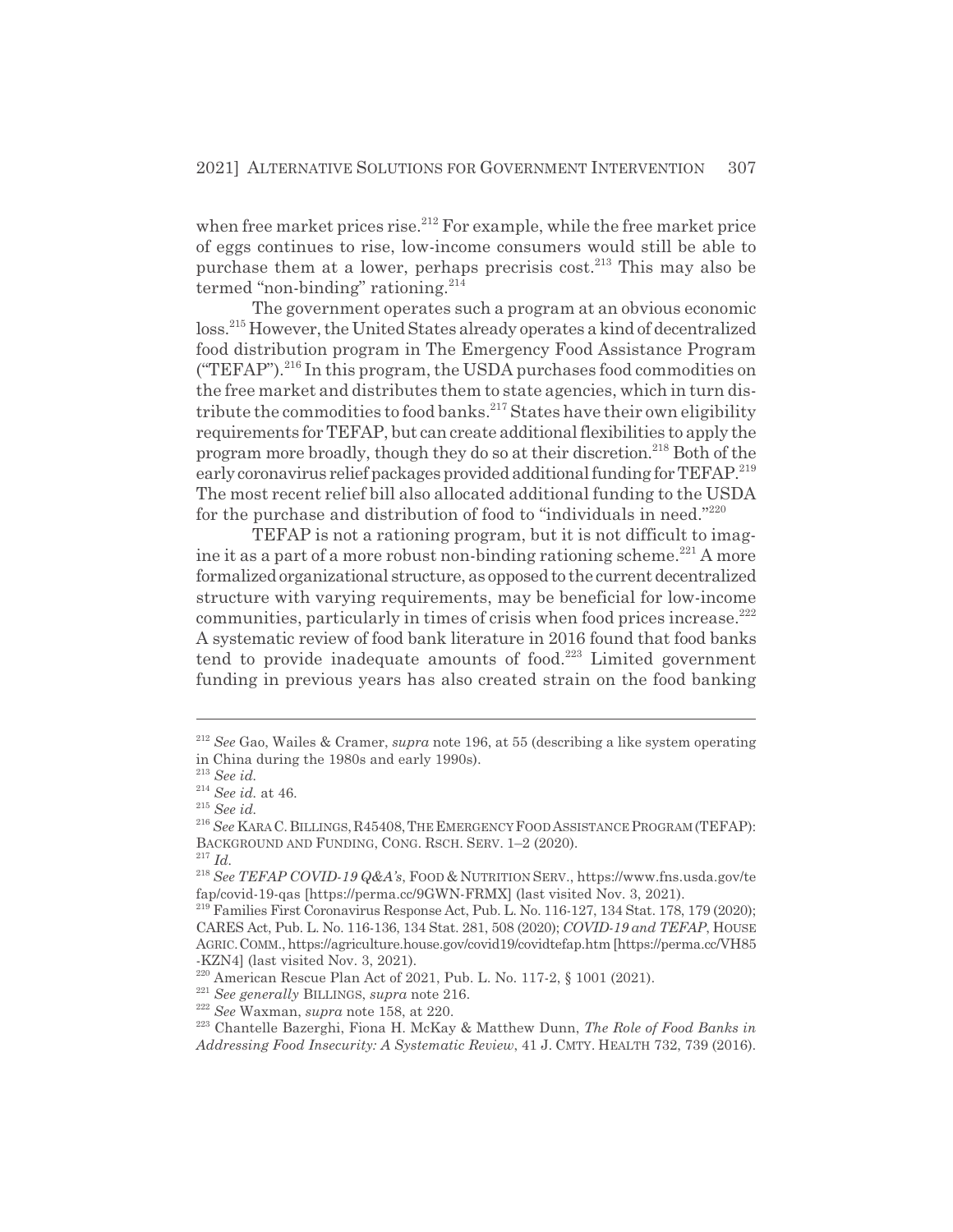system, which is further strained by food price increases.<sup>224</sup> If the federal government took a more active role in the food distribution system by providing commodities like eggs, this might help meet the needs of lowincome communities that are reliant on food banks, both in emergencies and regular market conditions.<sup>225</sup>

This kind of non-binding rationing scheme splits the commodity market in two: an open market, responsive to price, and the government subsidized market. $^{226}$  This has the potential to lead to inefficient outcomes, particularly in the long term, as governmental bureaucracy is not wellequipped to respond to consumer preferences.<sup>227</sup> However, the bifurcated market ensures that higher income individuals have access to the free market to exert their choice, while lower income individuals have continued access to subsidized essentials.228 Of the four policy alternatives described, this scheme is the most directly targeted to low-income communities, and could help governments meet equitable goals, particularly during crisis price increases of the sort observed during the pandemic.<sup>229</sup>

# **CONCLUSION**

In February of 2021, a catastrophic and atypical snowstorm hit Texas.230 It did not take long to set up hotlines to report price gouging, and soon the State was receiving reports of exorbitant prices on food and housing.231 By March, the Texas Attorney General filed at least one price gouging lawsuit against a San Antonio hotel.232 In a year that has seen a major environmental crisis in its first two months, and where worldwide

<sup>224</sup> Waxman, *supra* note 158, at 220.

<sup>225</sup> *See id.*

<sup>226</sup> *See* Gao, Wailes & Cramer, *supra* note 196, at 55.

<sup>227</sup> *See id.* at 46.

<sup>228</sup> *See id.*

<sup>229</sup> *See* Waxman, *supra* note 158, at 220.

<sup>230</sup> Christina Maxouris, *Here's How a Week of Frigid Weather and Catastrophe Unfolded in Texas*, CNN (Feb. 21, 2021, 4:32 PM), https://www.cnn.com/2021/02/21/weather/texas -winter-storm-timeline/index.html [https://perma.cc/K3B8-ND2D].

<sup>231</sup> Tom Batchelor, *Texas Price Gouging Reported for Hotels, Food and Water amid Storm Chaos*, NEWSWEEK (Feb. 19, 2021, 10:50 AM), https://www.newsweek.com/texas-price -gouging-hotel-food-water-storm-chaos-1570557 [https://perma.cc/77KJ-VEK9].

<sup>232</sup> *Texas AG sues Bexar County hotel on allegations of price gouging during winter storm*, KENS 5 (Mar. 18, 2021, 4:54 PM), https://www.kens5.com/article/weather/texas-ag-sues -san-antonio-hotel-price-gouging-during-winter-storm/273-c56513b0-f7c3-4e75-83ba-c 21f8a3e63f5 [https://perma.cc/WT2N-2YL7].